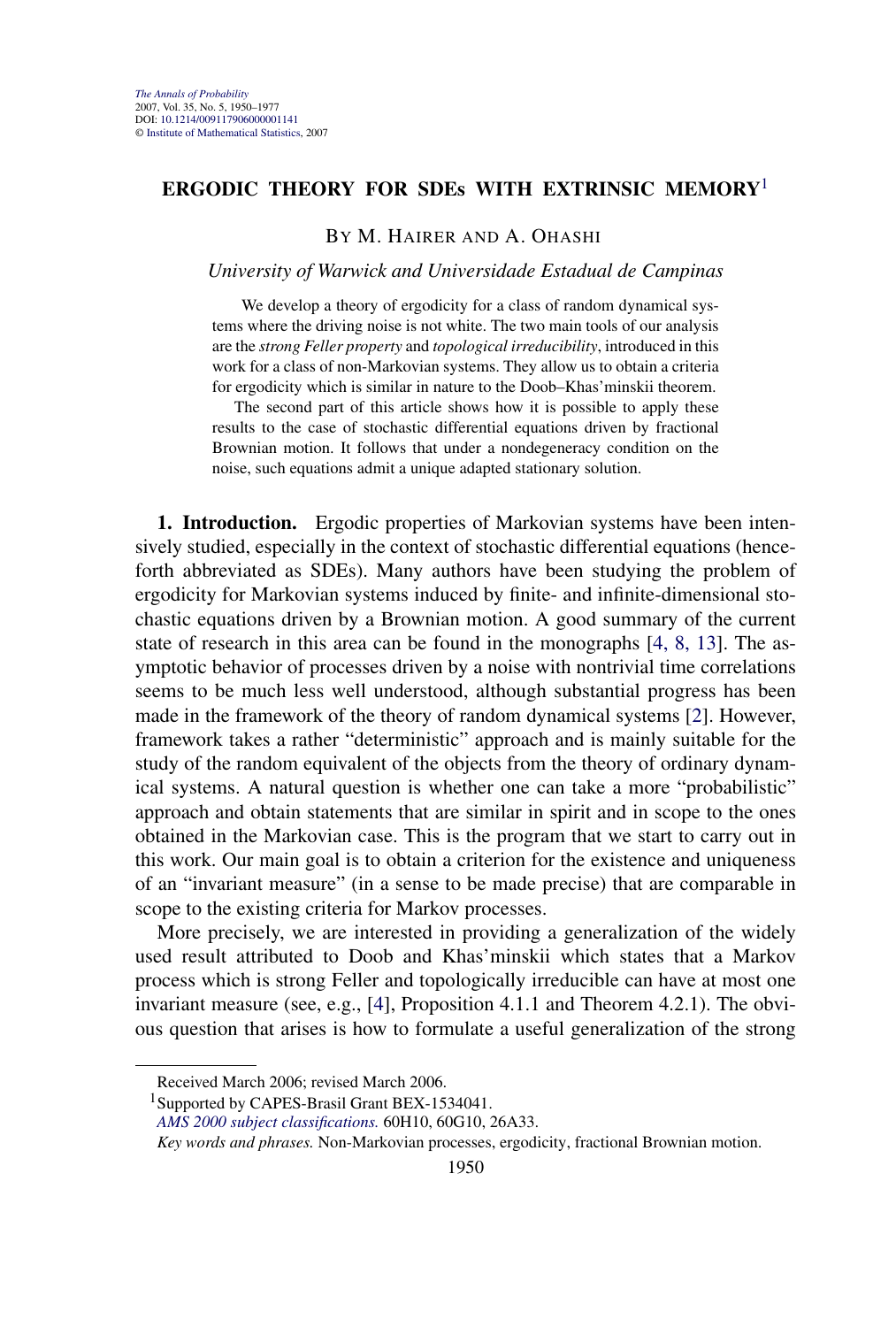<span id="page-1-0"></span>Feller property in non-Markovian situations. This question will be answered, to a certain extent, in the framework of "stochastic dynamical systems" (SDS) developed in [\[7\]](#page-27-0). Roughly speaking, an SDS is simply a random dynamical system which is reformulated in such a way that one sees how new randomness comes into the system as time evolves. One characteristic of this point-of-view is that it automatically discards invariant measures that are not measurable with respect to the past; see [\[2\]](#page-27-0) for this terminology. Note that this is actually a desirable feature if one wishes to obtain a natural generalization of the concept of "invariant measure" from the theory of Markov processes. For example, in the case of a diffusion on the circle with a nontrivial drift, the theory of Markov processes yields the existence of a unique invariant measure. The theory of random dynamical systems, on the other hand, yields *two* distinct invariant measures, but one of them is measurable with respect to the future and corresponds to an unstable random fixed point. Even though such invariant measures correspond to stationary solutions of the corresponding SDE, they are "unphysical" in the sense that they can only be realized by preparing the initial condition in a state that depends on the whole future of the driving noise. The main result of this first, "abstract," part of the present article is Theorem [3.10](#page-9-0) below.

As a test of the relevance of our criteria, we then show that it can be applied to the case of SDEs driven by fractional Brownian motion (fBm). The choice of fractional noise as driving noise (rather than, e.g., an Ornstein–Uhlenbeck process) is motivated by the following arguments:

- 1. one cannot reduce it to a Markovian situation without adding infinitely many degrees of freedom;
- 2. it presents long range correlations and therefore does not reduce to white noise in the limit of large time rescalings;
- 3. it is very well studied, so that many a priori estimates are available in the existing literature;
- 4. it appears naturally as the only continuous scale-invariant Gaussian process.

This article should be considered as a sequel to the work [\[7\]](#page-27-0), where SDEs driven by *additive* fractional noise were considered. In this situation, a coupling argument allowed it to be shown that such SDEs possess a unique invariant measure under quite general conditions. Unfortunately, this argument presented two major drawbacks. First, it was very difficult to follow and hard to analyze because of the long-range correlations of the driving noise. Second, the coupling construction used the additivity of the noise in an essential way, making the argument unsuitable to the study of equations driven by multiplicative noise.

In this work, we consider equations driven by nondegenerate multiplicative noise, that is, we study the SDE

(1.1) 
$$
dx_t = f(x_t) dt + \sigma(x_t) dB_H(t), \qquad x(0) = x_0 \in \mathbb{R}^d,
$$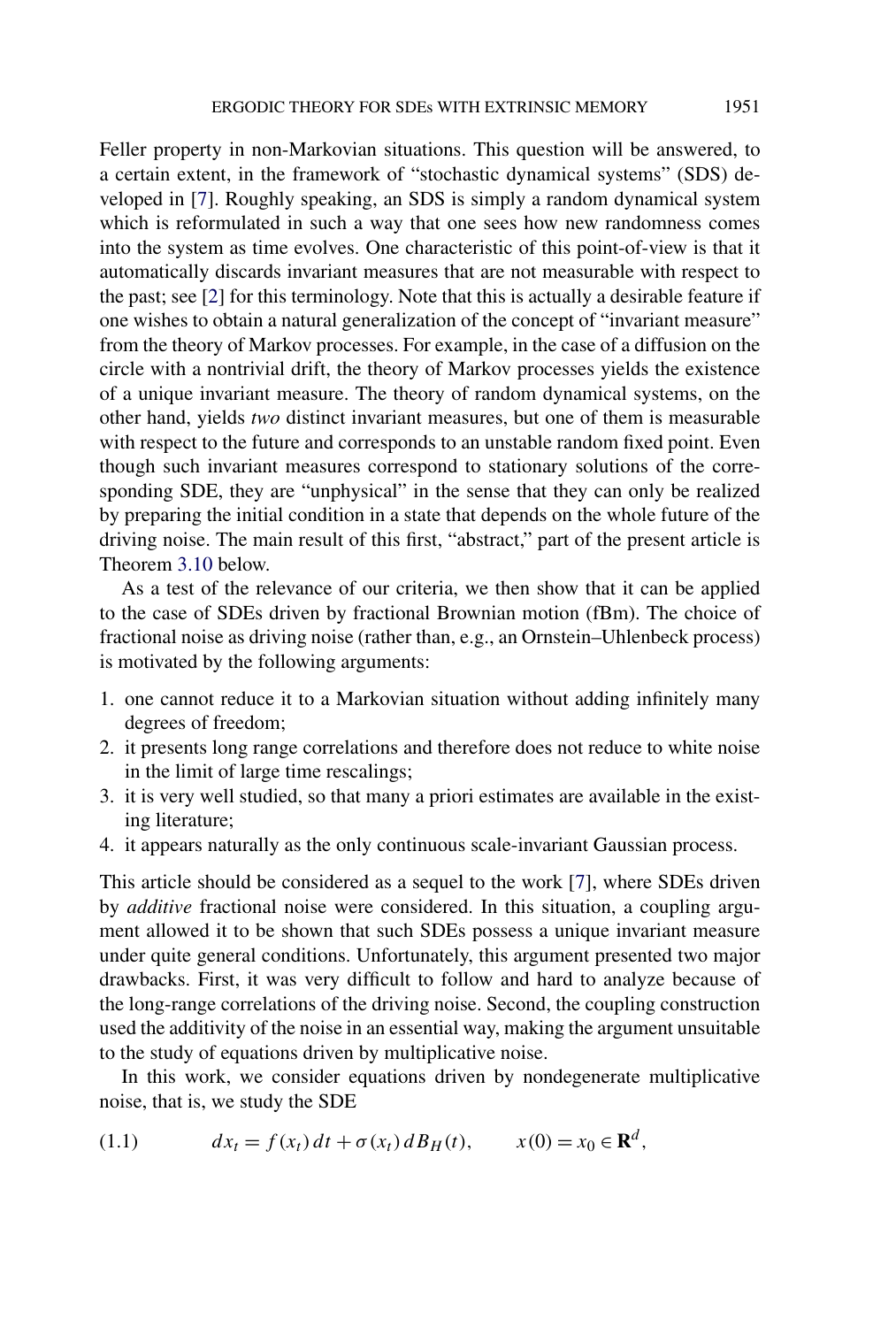<span id="page-2-0"></span>where  $f: \mathbf{R}^d \to \mathbf{R}^d$ ,  $\sigma: \mathbf{R}^d \to M_{d \times d}$  (where  $M_{d \times d}$  denotes the space of  $d \times d$ matrices) and  $B_H$  is a *d*-dimensional fractional Brownian motion with Hurst parameter *H*. In other words, it is a centered *d*-dimensional Gaussian process with continuous sample paths,  $B_H(0) = 0$  and covariance

$$
\mathbf{E}(B_H^i(t) - B_H^i(s))(B_H^j(t) - B_H^j(s)) = \delta_{ij}|t - s|^{2H}
$$

for  $t, s \in \mathbf{R}$  and  $i, j = 1, ..., d$ . We will assume throughout this work that *H* is strictly greater than 1*/*2 so that the integral appearing in the right-hand side of [\(1.1\)](#page-1-0) may be considered pathwise as a Riemann–Stieltjes integral. We believe that this restriction could be weakened by considering noise spaces of "rough path" type (see, e.g., [\[6, 12\]](#page-27-0)), but this would raise additional difficulties that we do not wish to address here. A pair *(x, BH )* of continuous stochastic processes is called a *solution* to  $(1.1)$  if  $B_H$  is a fBm and the integrated form of  $(1.1)$  holds almost surely for all times. We call such a solution *adapted* if for every *t*,  $x(t)$  and  ${B<sub>H</sub>(s)}<sub>s>t</sub>$  are conditionally independent, given  ${B<sub>H</sub>(s)}<sub>s</sub> < t$ .

In order to ensure the global existence of solutions and in order to have some control over it, we make, for most of this paper, the following assumptions on the coefficients  $f$  and  $\sigma$ .

(H1) *Regularity*: Both *f* and  $\sigma$  are  $\mathbb{C}^{\infty}$ . Furthermore, the diffusion coefficient *σ* and the derivatives of *f* and *σ* are globally bounded:

(1.2) 
$$
\sup_{x \in \mathbf{R}^d} (|\sigma(x)| + |Df(x)| + |D\sigma(x)| < \infty).
$$

- (H2) *Nondegeneracy:*  $\sigma(x) \in M_{d \times d}$  is invertible and  $\sup_{x \in \mathbb{R}^d} |\sigma^{-1}(x)| < \infty$ .
- (H3) *Dissipativity*: There exists  $C > 0$  such that

$$
\langle f(x), x \rangle \le C(1 - \|x\|^2) \qquad \forall x \in \mathbf{R}^d.
$$

The main result of this paper is the following.

THEOREM 1.1. *If the coefficients of the SDE* [\(1.1\)](#page-1-0) *satisfy assumptions* (H1)–(H3), *then it has exactly one adapted stationary solution*.

The remainder of this paper is organized in the following way. After fixing the notation and recalling some results from [\[7\]](#page-27-0) in Section [2,](#page-3-0) we formulate and state the main abstract result in Section [3.](#page-5-0) Section [4](#page-11-0) is devoted to ensuring that the abstract framework constructed in Section [2](#page-3-0) can be applied to the SDE [\(1.1\)](#page-1-0). It also provides the a priori bounds required to ensure the existence of an invariant measure for such systems. We then spend most of Section [5](#page-16-0) proving that the generalization of the strong Feller property formulated in Section [3](#page-5-0) does indeed hold for [\(1.1\)](#page-1-0). This allows us to obtain Theorem 1.1 as a simple corollary.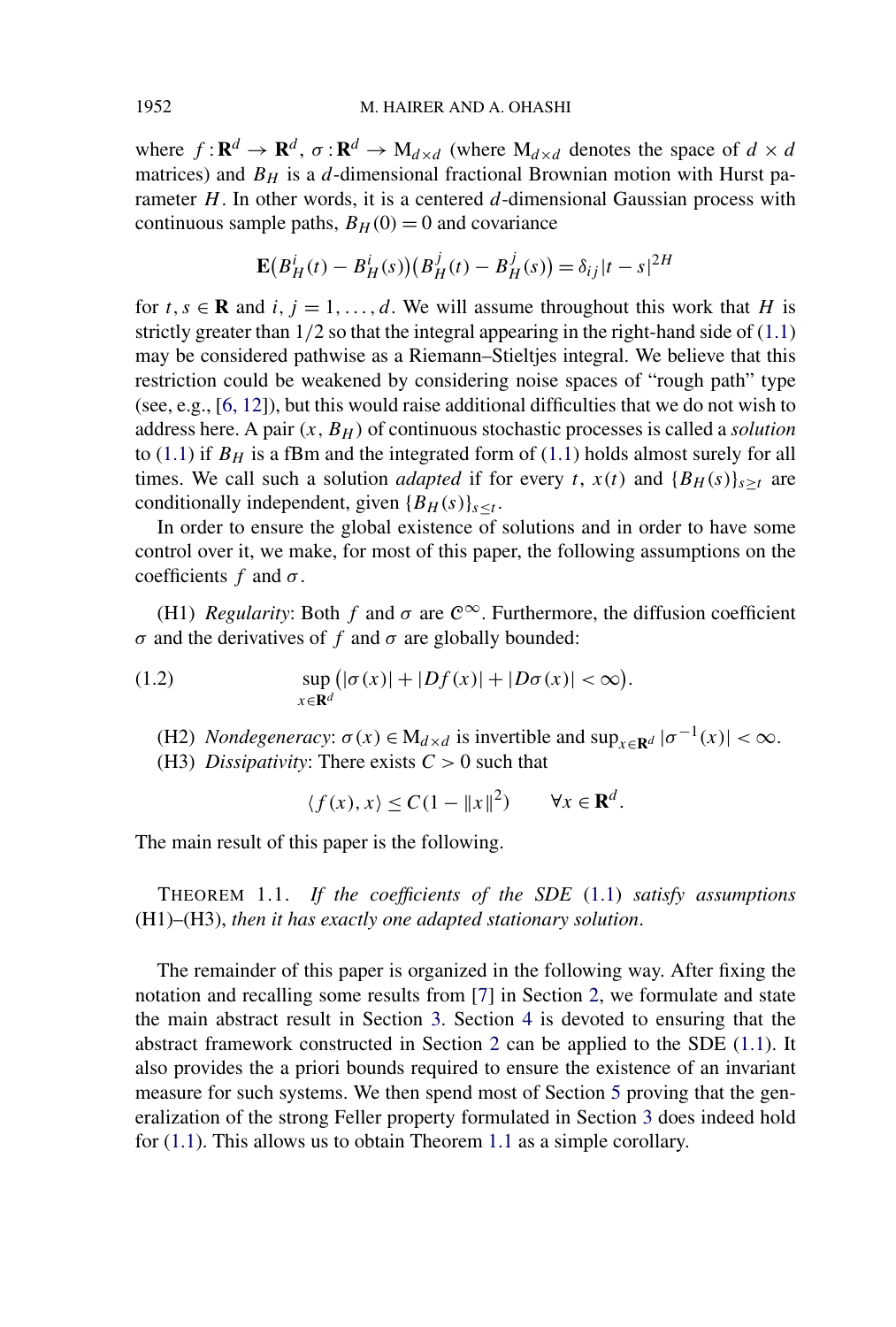<span id="page-3-0"></span>**2. Preliminaries.** In this section, we fix the basic notation that we use in this paper and recall some basic definitions and results from [\[7\]](#page-27-0). Given a product space  $X \times Y$ , we denote by  $\Pi_X$  and  $\Pi_Y$  the projections on X and Y, respectively. Also, given two measurable spaces  $\mathcal E$  and  $\mathcal F$ , a measurable map  $f : \mathcal E \to \mathcal F$ and a measure  $\mu$  on  $\mathcal{E}$ , we define the measure  $f^*\mu$  on  $\mathcal{F}$  in the natural way by  $f^* \mu = \mu \circ f^{-1}$ . We denote by  $\delta_x$  the usual delta measure located at  $x \in \mathcal{X}$ . We also denote by  $\mathcal{M}_1(\mathcal{X})$  and  $\mathcal{M}_+(\mathcal{X})$  the set of probability measures and positive finite measures on  $X$ , respectively. We endow both sets with the topology of weak convergence. If X is a Polish space, then we denote by  $C([0, T], X)$  the space of continuous functions  $f:[0, T] \to \mathcal{X}$ . We endow this space with the usual topology of uniform convergence.

We first define the structure of the class of noise processes that we are going to work with.

DEFINITION 2.1. A quadruple  $(W, \{P_t\}_{t \geq 0}, P_\omega, \{\theta_t\}_{t \geq 0})$  is called a *stationary noise process* if it satisfies the following:

(i)  $W$  is a Polish space;

(ii)  $\mathcal{P}_t$  is a Feller transition semigroup on W which accepts  $P_\omega$  as its unique invariant measure;

(iii) the family  $\{\theta_t\}_{t>0}$  is a semiflow of measurable maps on W satisfying the property  $\theta_t^* \mathcal{P}_t(x, \cdot) = \delta_x$  for every  $x \in \mathcal{W}$  and every  $t > 0$ .

The following definition is taken from [\[7\]](#page-27-0) and provides the general framework in which we are going to address the question of ergodicity.

DEFINITION 2.2. A *continuous stochastic dynamical system* (SDS) on the Polish space X over the stationary noise process  $(W, \{P_t\}_{t>0}, P_\omega, \{\theta_t\}_{t>0})$  is a map

$$
\Lambda: \mathbf{R}_{+} \times \mathcal{X} \times \mathcal{W} \to \mathcal{X}, \qquad (t, x, w) \mapsto \Lambda_{t}(x, w),
$$

with the following properties.

(i) *Regularity of paths*: For every  $T > 0$ ,  $x \in \mathcal{X}$  and  $w \in \mathcal{W}$ , the map  $\Phi_T(x, w) : [0, T] \to \mathcal{X}$  defined by

$$
\Phi_T(x, w)(t) = \Lambda_t(x, \theta_{T-t}w)
$$

belongs to  $C([0, T], \mathcal{X})$ .

(ii) *Continuous dependence*: The map  $(x, w) \mapsto \Phi_T(x, w)$  is continuous from  $\mathcal{X} \times \mathcal{W}$  to  $\mathcal{C}([0, T], \mathcal{X})$  for every  $T > 0$ .

(iii) *Cocycle property*: The family of maps  $\Lambda_t$  satisfies

(2.1) 
$$
\Lambda_0(x, w) = x,
$$

$$
\Lambda_{s+t}(x, w) = \Lambda_s(\Lambda_t(x, \theta_s w), w),
$$

for all  $s, t > 0$ , all  $x \in \mathcal{X}$  and all  $w \in \mathcal{W}$ .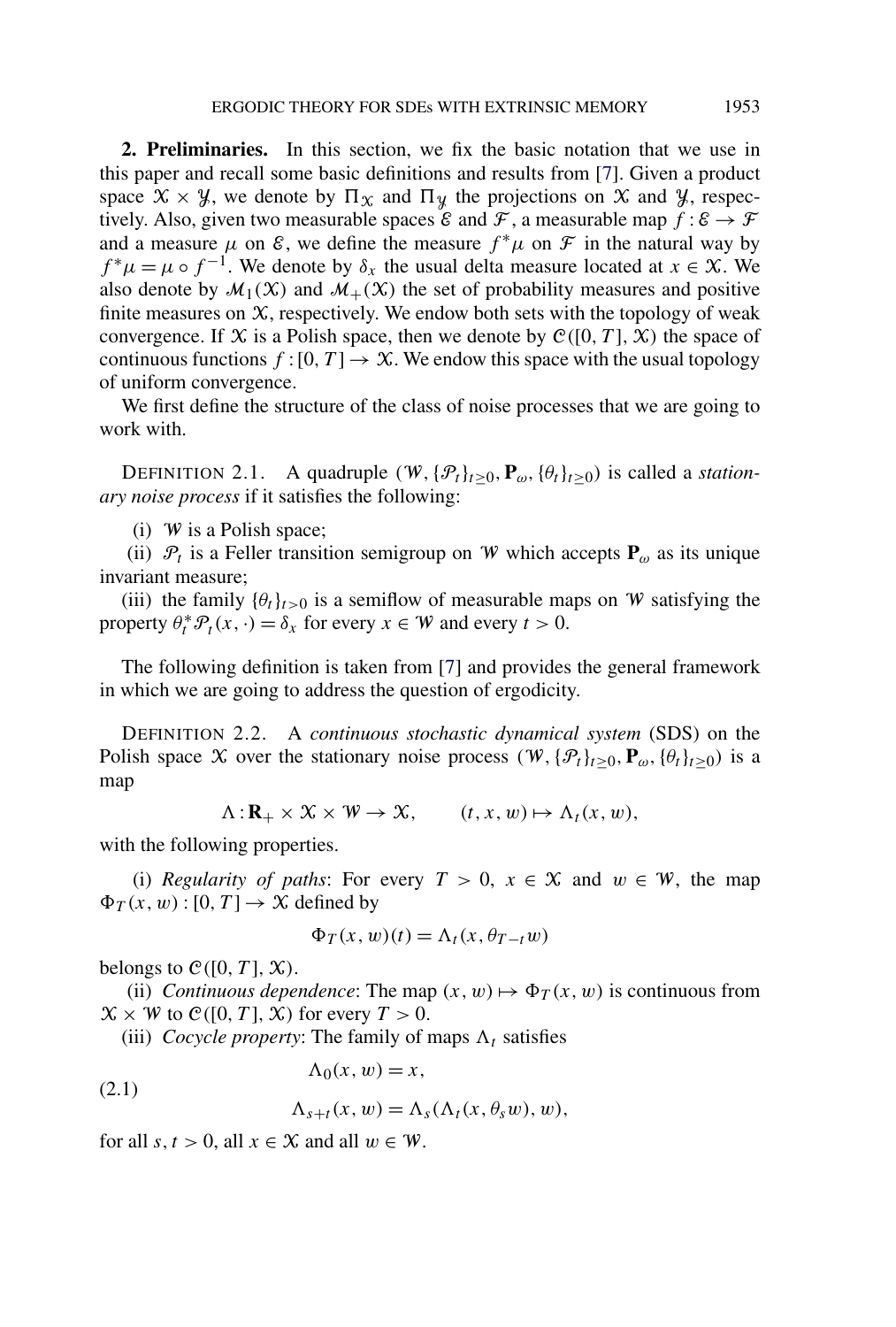<span id="page-4-0"></span>Given an SDS as in Definition [2.2](#page-3-0) and an initial condition  $x_0 \in \mathcal{X}$ , we now show how to use it to construct in a natural way an  $X$ -valued stochastic process with initial condition  $x_0$ . First, given  $t > 0$  and  $(x, w) \in \mathcal{X} \times \mathcal{W}$ , we construct a probability measure  $Q_t(x, w; \cdot)$  on  $X \times W$  by

(2.2) 
$$
\mathcal{Q}_t(x, w; A \times B) = \int_B \delta_{\Lambda_t(x, w')}(A) \mathcal{P}_t(w, dw'),
$$

where  $\delta_x$  denotes the delta measure located at *x*, *A* is a measurable subset of  $\mathcal X$  and *B* is a measurable subset of W. One can show [\[7\]](#page-27-0), Lemma 2.12, that the family of measures  $Q_t(x, w; \cdot)$  actually forms a Feller transition semigroup on  $X \times W$  and if a probability measure  $\mu$  on  $\mathcal{X} \times \mathcal{W}$  satisfies  $\Pi_{\mathcal{W}}^* \mu = \mathbf{P}_{\omega}$ , then  $\Pi_{\mathcal{W}}^* \mathcal{Q}_{\tau} \mu = \mathbf{P}_{\omega}$ for all  $t > 0$ . This suggests the following definition.

DEFINITION 2.3. Let  $\Lambda$  be an SDS as above. Then a probability measure  $\mu$ on  $X \times W$  is called a *generalized initial condition* for  $\Lambda$  if  $\hat{\Pi}_{W}^{*}\mu = \mathbf{P}_{\omega}$ . We denote by  $M_{\Lambda}$  the space of generalized initial conditions endowed with the topology of weak convergence. Elements of  $\mathcal{M}_{\Lambda}$  of the form  $\mu = \delta_x \times \mathbf{P}_{\omega}$  for some  $x \in \mathcal{X}$  will be called *initial conditions*.

Given a generalized initial condition  $\mu$ , we construct a stochastic process  $(x_t, w_t)$  on  $\mathcal{X} \times \mathcal{W}$  by drawing its initial condition according to  $\mu$  and then evolving it according to the transition semigroup  $Q_t$ . The marginal  $x_t$  of this process on X will be called the *process generated by*  $\Lambda$  *for*  $\mu$ . We will denote by  $\overline{Q}\mu$  the law of this process [i.e.,  $\overline{Q}\mu$  is a measure on  $C(\mathbf{R}_+,\mathbf{X})$ ].

DEFINITION 2.4. Two generalized initial conditions  $\mu$  and  $\nu$  of an SDS  $\Lambda$ are *equivalent* if the processes generated by  $\mu$  and  $\nu$  are equal in law. In short,  $\mu \sim \nu \Leftrightarrow \bar{Q}\mu = \bar{Q}\nu.$ 

We say that a generalized initial condition  $\mu$  is *invariant* for the SDS  $\Lambda$  if it is invariant for the Markov transition semigroup  $\mathcal{Q}_t$  generated by  $\Lambda$ . Similarly, we call it *ergodic* if it is ergodic for  $Q_t$ , that is, if the law of the stationary Markov process on  $X \times W$  with transition probabilities  $Q_t$  and fixed-time marginal  $\mu$  is ergodic for the shift map.

The following remark turns out to be very useful for the approach taken in this work.

LEMMA 2.5. *The map*  $\overline{Q}$  *preserves ergodicity in the sense that if*  $\mu \in \mathcal{M}_{\Lambda}$ *is an ergodic invariant measure for the SDS*  $\Lambda$ *, then*  $\overline{Q}\mu$  *is an ergodic invariant measure for the shift map on*  $C(\mathbf{R}_+,\mathbf{X})$ .

PROOF. This is an immediate consequence of the general fact that if *T* and  $\overline{T}$ are two measurable transformations on measure spaces  $\mathcal E$  and  $\tilde{\mathcal E}$  and there exists a measurable map  $f : \mathcal{E} \to \tilde{\mathcal{E}}$  such that  $f \circ T = \tilde{T} \circ f$ , then if a measure  $\mu$  is ergodic for *T*,  $f^* \mu$  is ergodic for  $\tilde{T}$ .  $\Box$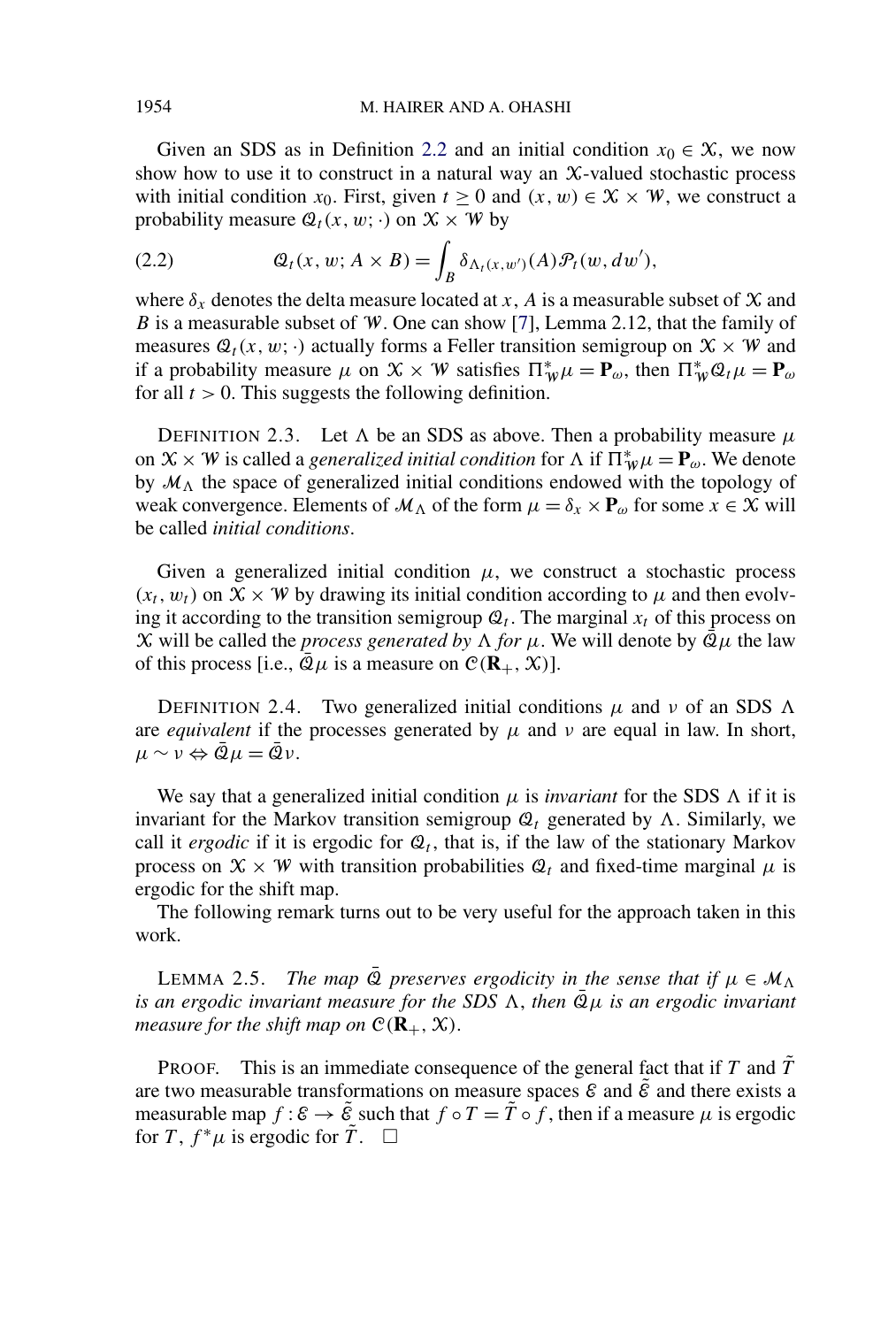<span id="page-5-0"></span>REMARK 2.6. As a consequence of the above result, if  $\mu, \nu \in \mathcal{M}_{\Lambda}$  are two ergodic invariant measures for the semigroup  $\mathcal{Q}_t$ , then either  $\overline{\mathcal{Q}}\mu = \overline{\mathcal{Q}}\nu$  or  $\overline{\mathcal{Q}}\mu$  and  $\overline{Q}v$  are mutually singular.

**3. An abstract ergodicity result.** The main motivation of this section is provided by the following well-known facts from the theory of Markov processes. Recall that a Markov process on a Polish space  $\mathcal X$  with transition probabilities  $\bar{\mathcal P}_t$ is called *topologically irreducible at time t* if  $\bar{\mathcal{P}}_t(x, A) > 0$  for every  $x \in \mathcal{X}$  and every open set  $A \subset \mathcal{X}$ . We call it simply *topologically irreducible* if there exists such a time.

It is called *strong Feller* at time *t* if  $\bar{P}_t \psi$  is continuous for every bounded measurable function  $\psi : \mathcal{X} \to \mathbf{R}$ . Here, we abused notation and again used the symbol  $\bar{\mathcal{P}}_t$  to denote the corresponding semigroup acting on observables. It is immediate that the strong Feller property is equivalent to the continuity of the function  $x \mapsto \bar{\mathcal{P}}_t(x, \cdot)$  if the space of probability measures on X is equipped with the topology of strong convergence. A standard result often attributed to Doob and Khas'minskii states the following.

THEOREM 3.1 (Doob–Khas'minskii). *If a Markov process on a Polish space*  $X$  with transition probabilities  $\overline{P}_t$  is topologically irreducible and strong Feller, *then it can have at most one invariant probability measure*.

In this section we introduce the *strong Feller* property and *irreducibility* in the abstract framework of SDS as laid out in the previous section. As already pointed out in [\[9\]](#page-27-0), the strong Feller property as stated above is actually not easily amenable to generalization, mainly because the topology of strong convergence of measures is not metrizable. Instead of generalizing the notion of continuity of the transition probabilities in the topology of strong convergence, we will thus follow the approach laid out in [\[9\]](#page-27-0) and provide a generalization of the notion of continuity in the *total variation* topology.

In this section, we consider, as before, a general SDS  $\Lambda$  on a Polish space X with stationary noise process  $(W, \{P_t\}_{t>0}, P_\omega, \{\theta_t\}_{t>0})$ . Remember that we introduced a linear map  $\overline{Q}$  from  $\mathcal{M}_1(\mathcal{X} \times \mathcal{W})$  into  $\mathcal{M}_1(\mathcal{C}(\mathbf{R}_+, \mathcal{X}))$  constructed as the law of the process on  $X$  with a given initial condition. Denoting by  $R_t$ :  $C(\mathbf{R}_+,\mathcal{X}) \to C([t,\infty),\mathcal{X})$  the natural restriction map, we define the sets

$$
\mathcal{N}_{\mathcal{W}}^{t} = \{ (w, \tilde{w}) \in \mathcal{W}^{2} | R_{t}^{*} \bar{\mathcal{Q}} \delta_{(x, w)} \sim R_{t}^{*} \bar{\mathcal{Q}} \delta_{(x, \tilde{w})} \forall x \in \mathcal{X} \},
$$
  

$$
\mathcal{N}_{\mathcal{X}}^{t} = \{ (x, y, w) \in \mathcal{X}^{2} \times \mathcal{W} | R_{t}^{*} \bar{\mathcal{Q}} \delta_{(x, w)} \not\perp R_{t}^{*} \bar{\mathcal{Q}} \delta_{(y, w)} \},
$$
  

$$
\mathcal{N}^{t} = \{ (x, y, w, \tilde{w}) \in \mathcal{X}^{2} \times \mathcal{W}^{2} | (w, \tilde{w}) \in \mathcal{N}_{\mathcal{W}}^{t} \text{ and } (x, y, w) \in \mathcal{N}_{\mathcal{X}}^{t} \}.
$$

Here and in the sequel, we write  $\mu \sim \nu$  to denote that two measures  $\mu$  and  $\nu$ are mutually absolutely continuous and  $\mu \perp \nu$  to denote that they are mutually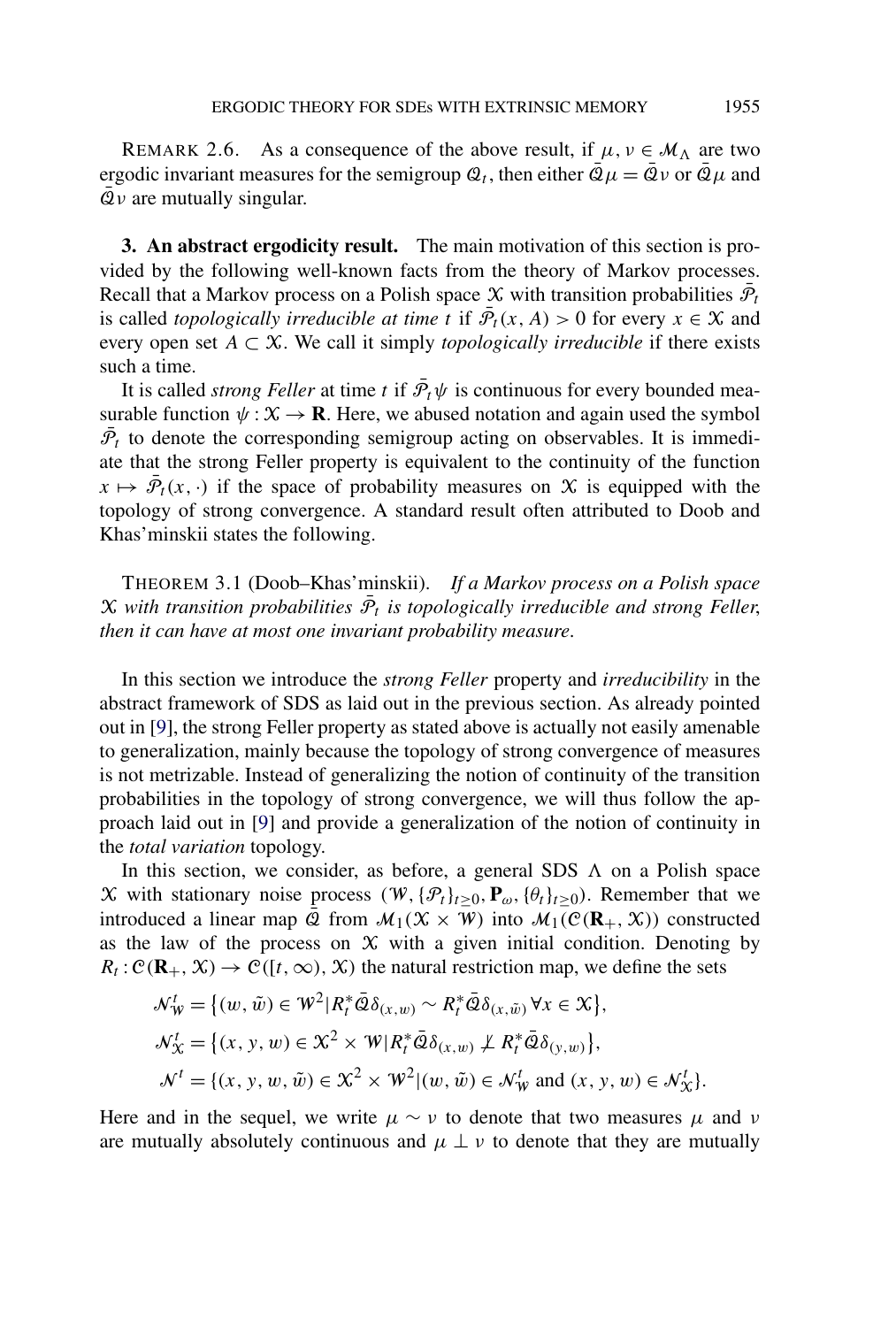<span id="page-6-0"></span>singular. We will also use the notation  $\mu \leq \nu$  as a shorthand for " $\mu(A) \leq \nu(A)$  for every measurable set *A*."

Note that, beside the symmetries obvious from the definitions, the set  $\mathcal{N}^t$  has the property

$$
(x, y, w, \tilde{w}) \in \mathcal{N}^t \to (x, y, \tilde{w}, w) \in \mathcal{N}^t.
$$

Note, also, that in the Markovian case,  $\bar{\mathcal{Q}} \delta_{(x,w)}$  is independent of w, so  $\mathcal{N}_w^t = W^2$ and  $\mathcal{N}^t$  can be considered as a subset of  $\mathcal{X}^2$  for every  $t > 0$ .

Recall that a *coupling* between two measures  $\mu$  and  $\nu$  on a space  $\chi$  is a measure *π* on  $\mathcal{X}^2$  such that  $\pi(A \times \mathcal{X}) = \mu(A)$  and  $\pi(\mathcal{X} \times A) = \nu(A)$  for every measurable set  $A \subset \mathcal{X}$ . In the same spirit, we will say that  $\pi$  is a *subcoupling* for  $\mu$  and  $\nu$  if  $\pi(A \times \mathcal{X}) \leq \mu(A)$  and  $\pi(\mathcal{X} \times A) \leq \nu(A)$ .

Consider the map

$$
\hat{\Lambda}_t: \mathcal{X}^2 \times \mathcal{W}^2 \to \mathcal{X}^2 \times \mathcal{W}^2,
$$

defined as  $\hat{\Lambda}_t(x, y, \omega, \tilde{\omega}) = (\Lambda_t(x, \omega), \Lambda_t(y, \tilde{\omega}), \omega, \tilde{\omega})$  for  $(x, y) \in \mathcal{X}^2$  and  $(\omega, \tilde{\omega}) \in W^2$ . We will abuse notation by also writing  $\hat{\Lambda}(x, y)$  for the map from  $W^2$  to  $X^2 \times W^2$  obtained by fixing the first two arguments.

With this notation in place, the abstract result laying the foundation for the present work is the following.

THEOREM 3.2. Let  $\hat{\Lambda}$  be as above and assume that there exists a time  $t > 0$ *and a jointly measurable map*

$$
(x, y, w) \mapsto \mathcal{P}_t^{x, y}(w, \cdot) \in \mathcal{M}_+(\mathcal{W}^2)
$$

*with the following properties*:

- 1. *the measure*  $\mathcal{P}_t^{x,y}(w, \cdot)$  *is a subcoupling for*  $\mathcal{P}_t(w, \cdot)$  *and*  $\mathcal{P}_t(w, \cdot)$  *for every*  $(x, y, w) \in \mathcal{X}^2 \times \mathcal{W}$ ;
- 2. *there exists s >* 0 *such that*

(3.1) 
$$
(\hat{\Lambda}_t(x, y)^* \mathcal{P}_t^{x, y}(w, \cdot))(\mathcal{N}^s) > 0
$$

*for every*  $(x, y, w) \in \mathcal{X}^2 \times \mathcal{W}$ .

*Then can have at most one invariant measure* (*up to the equivalence relation of Definition* [2.4\)](#page-4-0).

PROOF. Assume, by contradiction, that  $\mu$  and  $\nu$  are two distinct ergodic invariant measures for the SDS  $\Lambda$  such that  $\overline{Q}\mu \neq \overline{Q}\nu$ . We claim that there exist nonzero positive measures  $\tilde{\mu}$ ,  $\tilde{\nu}$  and  $\bar{\nu}$  on  $W \times X$  such that

$$
R_s^*\bar{Q}\mu \geq R_s^*\bar{Q}\tilde{\mu} \not\perp R_s^*\bar{Q}\bar{\nu} \sim R_s^*\bar{Q}\tilde{\nu} \leq R_s^*\bar{Q}\nu.
$$

If we are able to construct such measures, it follows immediately that  $R_s^* \bar{Q}_\mu$  and  $R_s^* \bar{Q}_V$  are not mutually singular, thus leading to a contradiction, by Lemma [2.5.](#page-4-0)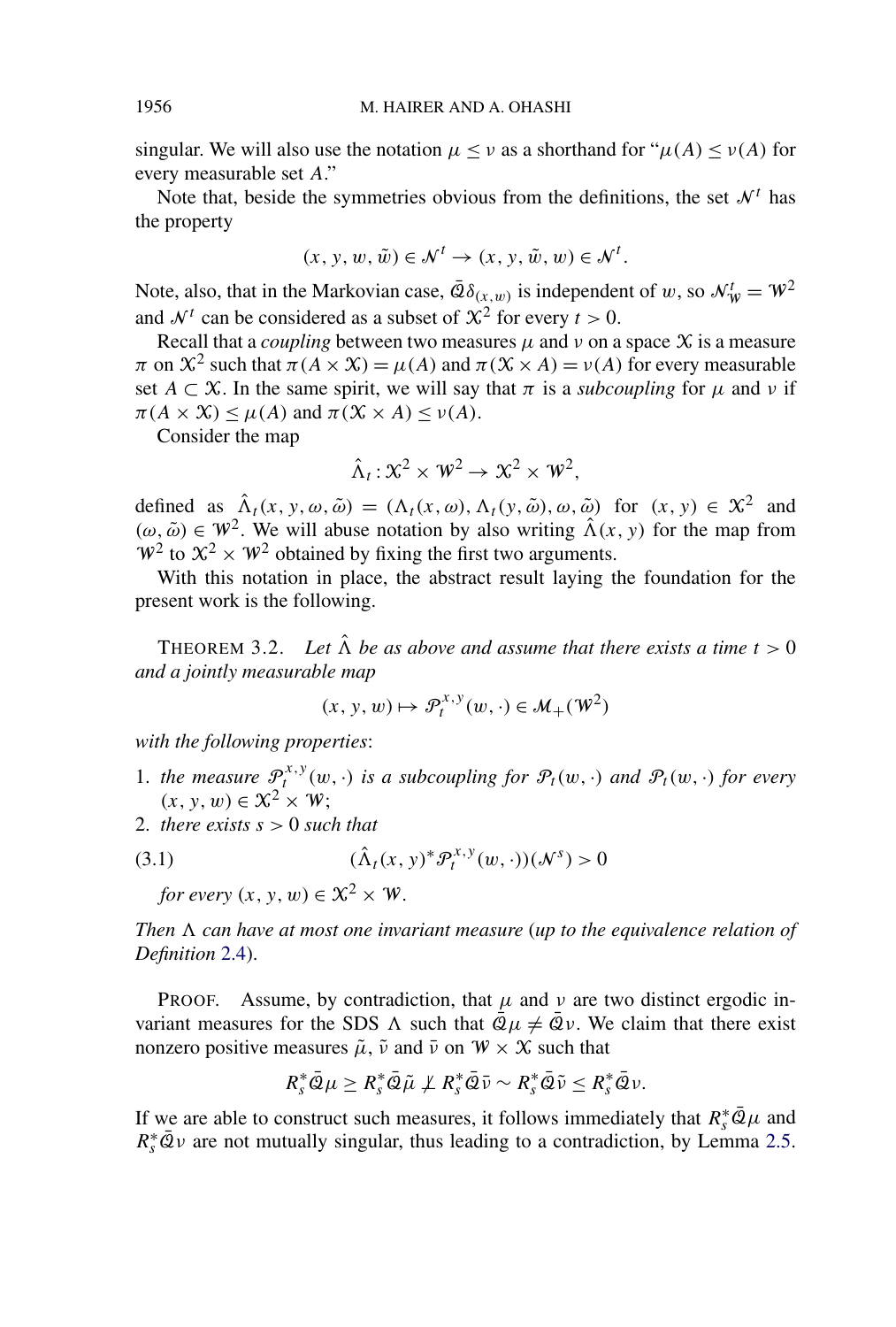Let us consider the finite measure  $\hat{\Lambda}_t(x, y)^* \mathcal{P}_t^{x, y}(w, \cdot)$  on  $\mathcal{W}_1 \times \mathcal{W}_2 \times \mathcal{X}_1 \times \mathcal{X}_2$ , where  $(W_1, W_2)$  and  $(X_1, X_2)$  denote two copies of W and X, respectively. By assumption, there exist times  $s > 0$  and  $t > 0$  such that

$$
(\hat{\Lambda}_t(x, y)^* \mathcal{P}_t^{x, y}(w, \cdot))(\mathcal{N}^s) > 0
$$

for every  $(x, y, w) \in \mathcal{X}^2 \times \mathcal{W}$ . This shows that the measure  $\theta^{(\mu, v)}$  on N<sup>s</sup> defined by

$$
\theta^{(\mu,\nu)}(A) := \int_{\mathcal{W}} \int_{\mathcal{X}^2} (\hat{\Lambda}_t(x, y)^* \mathcal{P}_t^{x, y}(w, \cdot))(A \cap \mathcal{N}^s) \mu(\omega, dx) \nu(\omega, dy) \mathbf{P}_w(d\omega),
$$

is not identically 0. Here,  $\mu(\omega, \cdot)$  and  $\nu(\omega, \cdot)$  are the disintegrations of  $\mu$  and *ν* with respect to  $\mathbf{P}_w$ . By using the hypothesis that  $\mathcal{P}_t^{x,y}(w, \cdot)$  is a subcoupling for  $\mathcal{P}_t(w, \cdot)$  and  $\mathcal{P}_t(w, \cdot)$  for every  $(x, y, w) \in \mathcal{X}^2 \times \mathcal{W}$ , it follows immediately from the invariance of  $\mu$  and  $\nu$  that  $\tilde{\mu} := \Pi_{W_1 \times X_1}^* \theta^{(\mu, \nu)}$  and  $\tilde{\nu} := \Pi_{W_2 \times X_2}^* \theta^{(\mu, \nu)}$ are smaller than  $\mu$  and  $\nu$ , respectively. Let us now consider the measure  $\bar{\nu}$  :=  $\Pi_{W_1 \times X_2}^* \theta^{(\mu, \nu)}$  on  $W \times X$ . The definitions of  $\bar{\nu}$  and  $\tilde{\nu}$  yield

$$
R_s^* \overline{\mathcal{Q}} \overline{\nu} = \int_{\mathcal{N}^s} R_s^* \overline{\mathcal{Q}} \delta_{(y,\omega)} \theta^{(\mu,\nu)}(dx, dy, d\omega, d\tilde{\omega}),
$$
  

$$
R_s^* \overline{\mathcal{Q}} \tilde{\nu} = \int_{\mathcal{N}^s} R_s^* \overline{\mathcal{Q}} \delta_{(y,\tilde{\omega})} \theta^{(\mu,\nu)}(dx, dy, d\omega, d\tilde{\omega}).
$$

Since  $(\omega, \tilde{\omega}) \in \mathcal{N}_{\mathcal{W}}^s$ , it follows that  $R_s^* \bar{\mathcal{Q}} \bar{\nu} \sim R_s^* \bar{\mathcal{Q}} \tilde{\nu}$ .

It remains to prove that  $R_s^* \bar{Q} \tilde{\mu} \not\perp R_s^* \bar{Q} \bar{\nu}$ . To see this, we observe that  $\Upsilon :=$  $\Pi^*_{\Psi}\tilde{\mu} = \Pi^*_{\Psi}\tilde{\nu}$  and therefore, by the triangle inequality and the fact that the measures  $\tilde{\mu}$  and  $\bar{\nu}$  give full measure to  $\mathcal{N}^s$ , one has the inequality

$$
\begin{aligned} \|R_s^* \bar{\mathcal{Q}} \tilde{\mu} - R_s^* \bar{\mathcal{Q}} \bar{\nu} \|_{\text{TV}} \\ &\leq \int_{\mathcal{W}} \int_{\mathcal{X}^2} \|R_s^* \bar{\mathcal{Q}} \delta_{(x,\omega)} - R_s^* \bar{\mathcal{Q}} \delta_{(y,\omega)} \|_{\text{TV}} \tilde{\mu}(\omega, dx) \bar{\nu}(\omega, dy) \Upsilon(d\omega) \\ &< 2 \Upsilon(\mathcal{W}) = \|R_s^* \bar{\mathcal{Q}} \tilde{\mu} \|_{\text{TV}} + \|R_s^* \bar{\mathcal{Q}} \bar{\nu} \|_{\text{TV}}, \end{aligned}
$$

where  $\tilde{\mu}(\omega, \cdot)$  and  $\tilde{\nu}(\omega, \cdot)$  are disintegrations of  $\tilde{\mu}$  and  $\tilde{\nu}$ , respectively, with respect to *ϒ*. The strict inequality from the first to the second line is an immediate consequence of the fact that the integral can be restricted to  $\mathcal{N}_{\chi}^s$  without changing its value. The claim  $R_s^* \bar{Q} \tilde{\mu} \not\perp R_s^* \bar{Q} \bar{\nu}$  is then a consequence of the fact that if  $\mu$  and  $\nu$  are any two positive measures, then  $\mu \perp \nu$  if and only if  $\|\mu - \nu\|_{TV} = \|\mu\|_{TV} + \|\nu\|_{TV}.$ 

Finally, note that since  $\tilde{\mu} \le \mu$  and  $\tilde{\nu} \le \nu$  by definition, we have  $R_s^* \bar{\mathcal{Q}} \tilde{\mu} \le R_s^* \bar{\mathcal{Q}} \mu$ and  $R_s^* \overline{Q} \tilde{\nu} \leq R_s^* \overline{Q} \nu$ . This completes the proof of the theorem.  $\Box$ 

The conditions of Theorem [3.2](#page-6-0) do not appear to be easily verifiable at first sight. The remainder of this section is devoted to providing useful characterizations on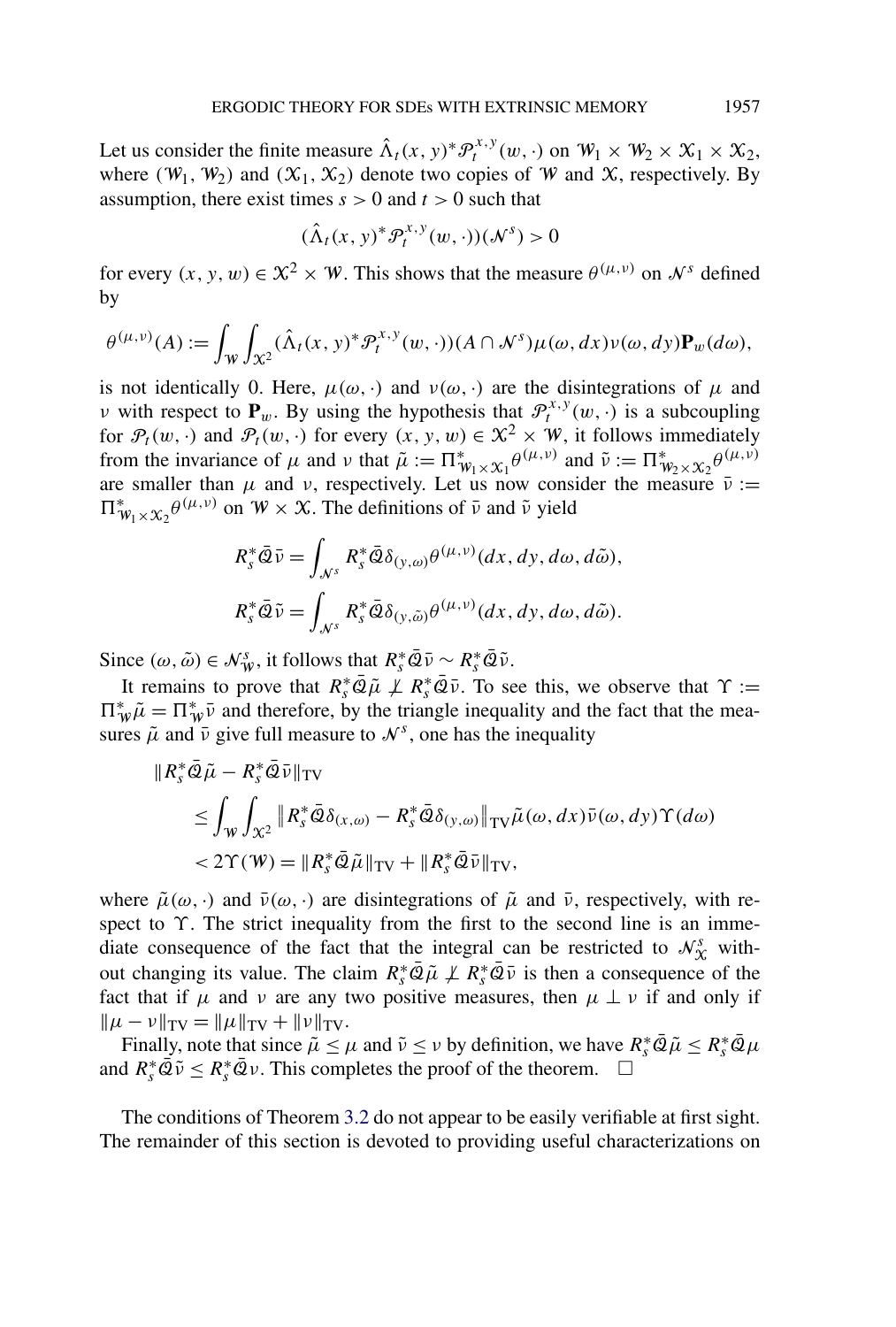the dynamics generated by an SDS  $\Lambda$  on the state space  $\chi$  which give sufficient conditions for the assumptions in Theorem [3.2](#page-6-0) to hold. It turns out that such properties are analogous to the strong Feller property and topological irreducibility in the Markovian setting.

DEFINITION 3.3. An SDS  $\Lambda$  is said to be *strong Feller at time t* if there exists a jointly continuous function  $\ell : \mathcal{X}^2 \times \mathcal{W} \to \mathbf{R}_+$  such that

(3.2) 
$$
\|R_t^* \overline{Q} \delta_{(x,\omega)} - R_t^* \overline{Q} \delta_{(y,\omega)}\|_{TV} \leq \ell(x, y, \omega)
$$

and  $\ell(x, x, \omega) = 0$  for every  $x \in \mathcal{X}$  and every  $\omega \in \mathcal{W}$ .

REMARK 3.4. If the process is Markov in  $X$ , then the total variation distance between  $R_t^* \bar{Q} \delta_{(x,\omega)}$  and  $\bar{R_t^*} \bar{Q} \delta_{(y,\omega)}$  is equal to the total variation distance between the transition probabilities at time *t* starting from *x* and *y*, respectively. Therefore, Definition 3.3 reduces in this case to the statement "the transition probabilites at time *t* are continuous in the total variation topology." This implies the usual strong Feller property but is not equivalent to it. However, it can be shown that if a Markov semigroup is strong Feller at time *t*, then the corresponding transition probabilities at time 2*t* are continuous in the total variation topology. This implies that for our purpose (where we are only interested behavior at large times anyway), Definition 3.3 is equivalent to the usual strong Feller property in the Markovian case.

DEFINITION 3.5. An SDS  $\Lambda$  is said to be *topologically irreducible at time t* if for every  $x \in \mathcal{X}, \omega \in \mathcal{W}$  and every nonempty open set  $U \subset \mathcal{X}$ , one has  $\mathcal{Q}_t(x, \omega; W \times U) > 0.$ 

REMARK 3.6. Since the dynamics which we are interested in take place in the state space  $X$ , we do not generally require that the underlying Markov process generated by the semigroup  $\mathcal{Q}_t$  be irreducible in the usual sense. In fact, the above definition is *much* weaker than irreducibility of the Markov semigroup  $Q_t$ .

In the sequel, we will use the following notation. If  $\mu$  is a finite measure on a measurable space  $(Y, \mathcal{B}(Y))$  and  $O \in \mathcal{B}(Y)$ , then we write  $\mu|_O(A) := \mu(A \cap O)$ for  $A \in \mathcal{B}(Y)$ . Next, we introduce a class of SDS which plays an important role in the theory.

DEFINITION 3.7. An SDS A is said to be *quasi-Markovian* if for any two open sets *V*, *U* in W and for every  $t, s > 0$ , there exists a measurable map  $\omega \mapsto$  $\mathcal{P}_{s}^{V,U}(\omega,\cdot) \in \mathcal{M}_{+}(\mathcal{W}^{2})$  such that:

(i) the measure  $\mathcal{P}_s^{V,U}(\omega, \cdot)$  is a subcoupling for  $\mathcal{P}_s(\omega, \cdot)_{|V}$  and  $\mathcal{P}_s(\omega, \cdot)_{|U}$  for every  $\omega \in W$ ,

(ii) one has  $\mathcal{P}_s^{V,U}(\omega; \mathcal{N}_w^t) > 0$  for every  $\omega$  such that  $\min\{\mathcal{P}_s(\omega; V),\}$  $\mathcal{P}_s(\omega; U) \geq 0$ .

<span id="page-8-0"></span>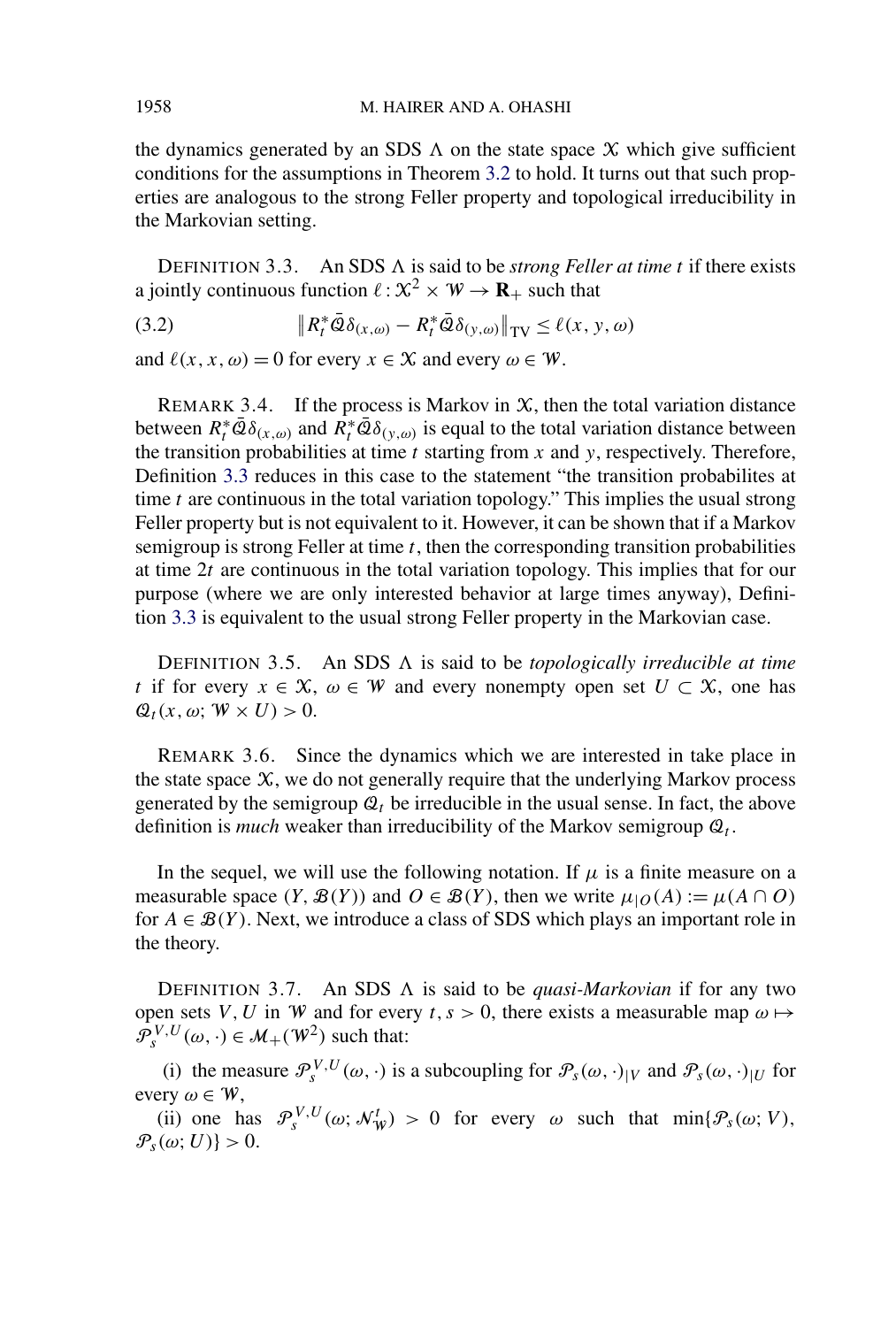<span id="page-9-0"></span>REMARK 3.8. The terminology *quasi-Markovian* is motivated by the following fact. The process on  $X$  generated by the SDS  $\Lambda$  is a Markov process in its own filtration precisely if  $\bar{Q}\delta_{(x,\omega)}$  is independent of *ω*. In this case,  $\mathcal{N}_w^t = W^2$  for every  $t > 0$  and one can simply choose  $\mathcal{P}_s^{V,U}(\omega; \cdot) = \mathcal{P}_s(\omega; \cdot)_{|V} \times \mathcal{P}_s(\omega; \cdot)_{|U}$  in the definition above so that  $\Lambda$  is also quasi-Markovian.

REMARK 3.9. Definition [3.7](#page-8-0) depends very weakly on the choice of the SDS  $\Lambda$ . It is weak in the sense that it does not take into account the fine details of the dynamics of  $\Lambda$ , but only how the noise enters the system. For example, we will show below that the solution to *any* SDE driven by fBm is always quasi-Markovian, without any restriction on the coefficients of the equation [\(1.1\)](#page-1-0) other than what is required to obtain a well-posed SDS.

The last result of this section, which is the main abstract result of the present work, combines these definitions into a general criterion for an SDS to have a unique invariant measure. It is the analogue in our non-Markovian setting of Theorem [3.1](#page-5-0) for Markovian systems.

THEOREM 3.10. If there exist times  $s > 0$  and  $t > 0$  such that, a quasi-*Markovian SDS is strong Feller at time t and irreducible at time s*, *then satisfies the assumption of Theorem* [3.2.](#page-6-0) *In particular*, *it can have at most one invariant measure*.

**PROOF.** Since W is Polish, there exists a countable dense subset  $\{w_n\}_{n>0}$  and a metric  $d_W$  generating the topology of W. Given this, we denote by  ${V_n}_{n \geq 0}$  the countable collection of open balls with  $1/2^k$  and center  $w_m$  for all pairs of positive integers *k* and *m*. We also choose a metric  $d_X$  on  $\mathcal X$ . We will henceforth denote by  $B_\rho^{\mathcal{X}}(x) \subset \mathcal{X}$  the open ball of radius  $\rho$  centered at *x* and similarly by  $B_\rho^{\mathcal{W}}(w) \subset \mathcal{W}$ the open balls in W.

In order to verify the assumptions of Theorem [3.2,](#page-6-0) our aim is to find a measurable function

$$
(3.3) \qquad \qquad (x, y, w) \mapsto (n_x, n_y)
$$

and to define

(3.4) 
$$
\mathcal{P}_s^{x,y}(\omega,\cdot)=\mathcal{P}_s^{V_{n_x},V_{n_y}}(\omega,\cdot),
$$

where the right-hand side uses the family of subcouplings from Definition [3.7.](#page-8-0)

Note, first, that it is possible to construct a measurable function  $f : W \to W$ with the property that  $f(\omega) \in \text{supp } \mathcal{P}_s(\omega, \cdot)$  for every  $\omega \in \mathcal{W}$ . One way of constructing it is to define

$$
n_1(\omega) = \inf\{n | \mathcal{P}_s(\omega, \mathcal{B}_1^W(w_n)) > 0\}
$$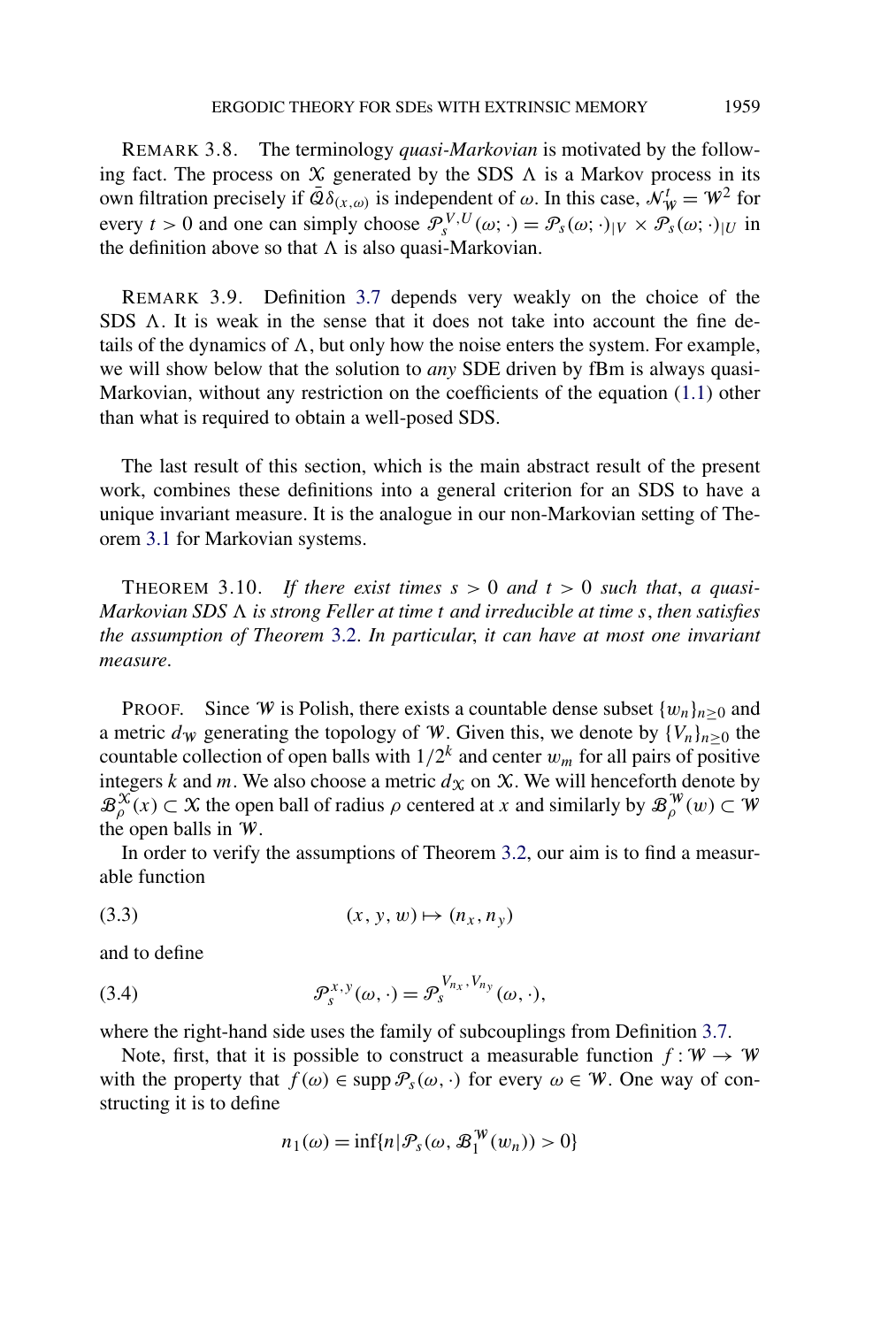and then, recursively,

$$
n_k(\omega)=\inf\{n|\mathcal{P}_s(\omega,\mathcal{B}_{2^{-k}}^W(w_n))>0\text{ and }w_n\in\mathcal{B}_{2^{1-k}}(w_{n_{k-1}(\omega)})\}.
$$

It follows from the density of the  $w_k$  that  $n_k(\omega) < \infty$  for every k and every  $\omega$ . It follows from the construction that the sequence  $w_{n_k(\omega)}$  is Cauchy for every  $\omega \in W$ , so we can then set  $f(w) = \lim_{k \to \infty} w_{n_k(\omega)}$ . Since, by construction,  $\mathcal{P}_{s}(\omega, \mathcal{B}_{\rho}^{W}(f(\omega))) > 0$  for every  $\rho > 0$ , the function f indeed has the required properties.

Define the map  $\tilde{x}$  :  $\mathcal{X} \times \mathcal{W} \rightarrow \mathcal{W}$  by

$$
\tilde{x}(x,\omega) = \Lambda_s(x, f(\omega)),
$$

as well as the measurable map  $r : \mathcal{X} \times \mathcal{W} \rightarrow \mathcal{W}$  by

 $r(x, \omega) = \sup\{\rho | \ell(x', \tilde{x}(x, \omega), \omega') \leq 1/4 \text{ for all } (x', \omega') \in \mathcal{B}_{\rho}(x, \omega)\},$ 

where we use  $\mathcal{B}_{\rho}(x,\omega)$  as shorthand for  $\mathcal{B}_{\rho}^{\mathcal{X}}(\tilde{x}(x,\omega)) \times \mathcal{B}_{\rho}^{\mathcal{W}}(f(\omega))$ . Since the function  $\ell$  in Definition [3.3](#page-8-0) is jointly continuous and vanishes on the diagonal, one has  $r(x, \omega) > 0$  for every  $x \in \mathcal{X}$  and every  $\omega \in \mathcal{W}$ .

Given these objects, we are now in a position to define  $n_x$  and  $n_y$ . Consider *(x, y, ω)* to be given and set  $ρ = r(x, ω)$ ,  $\tilde{ω} = f(ω)$  and  $\tilde{x} = Λ_s(x, \tilde{ω})$ . We set

(3.6) 
$$
n_x = \inf\{n | V_n \subset \mathcal{B}_{\rho}^{\mathcal{W}}(\tilde{\omega}), \ \tilde{\omega} \in V_n \text{ and } \Lambda_s(x, V_n) \subset \mathcal{B}_{\rho}^{\mathcal{X}}(\tilde{x})\},
$$

$$
n_y = \inf\{m | \mathcal{P}_s(\omega, V_m) > 0 \text{ and } \Lambda_s(y, V_m) \subset \mathcal{B}_{\rho}^{\mathcal{X}}(\tilde{x})\}.
$$

Since one has  $\Lambda_s(x, \tilde{\omega}) = \tilde{x}$  by definition, it follows from the continuity of  $\Lambda_s$  and the definition of the  $V_n$  that  $n_x$  is finite for every possible value of x and  $\omega$ . The fact that  $n_y$  is finite for every possible value of *x*, *y* and  $\omega$  follows from the topological irreducibility of  $\Lambda$ . This shows that  $\mathcal{P}_{s}^{x,y}(\omega, \cdot)$  as given by [\(3.4\)](#page-9-0) and (3.6) is a map satisfying the first assumption of Theorem [3.2.](#page-6-0)

It remains to show that [\(3.1\)](#page-6-0) also holds. Since  $\tilde{\omega} \in V_{n_x}$ , one has  $\mathcal{P}_{s}(\omega, V_{n_x}) > 0$ . Furthermore  $\mathcal{P}_s(\omega, V_{n_y}) > 0$ , by construction, so  $\mathcal{P}_s^{x,y}(\omega, \mathcal{N}_{\mathcal{W}}^t) > 0$ . It follows from the definition of *ρ* that one has

$$
\|R_t^*\bar{Q}\delta(\bar{x},w) - R_t^*\bar{Q}\delta(\bar{y},w)\|_{\text{TV}} \le \frac{1}{2}
$$

for every  $(\bar{x}, \bar{y}) \in \mathcal{B}_{\rho}^{\mathcal{X}}(\tilde{x})^2$  and every  $w \in V_{n_x}$ . It follows immediately from the definition of  $\mathcal{N}_t^{\mathcal{W}}$  that

$$
(3.7) \t\t R_t^* \bar{Q} \delta_{(\bar{x},w_x)} \nightharpoonup R_t^* \bar{Q} \delta_{(\bar{y},w_y)}
$$

for every  $(\bar{x}, \bar{y})$  as above, every  $w_x \in V_{n_x}$ , and every  $w_y$  such that  $(w_x, w_y) \in \mathcal{N}_t^{\mathcal{W}}$ . Since one has  $\Lambda(x, \omega_x) \in \mathcal{B}_{\rho}^{\mathcal{X}}(\tilde{x})$  and  $\Lambda(y, \omega_y) \in \mathcal{B}_{\rho}^{\mathcal{X}}(\tilde{x})$  for every  $(\omega_x, \omega_y) \in$  $V_{n_x} \times V_{n_y}$ , [\(3.1\)](#page-6-0) is now a consequence of (3.7) and of condition (ii) in Defini-tion [3.7.](#page-8-0)  $\Box$ 

The remainder of this article is devoted to showing that it is possible to associate an SDS to [\(1.1\)](#page-1-0) in such a way that the assumptions of Theorem [3.10](#page-9-0) are satisfied.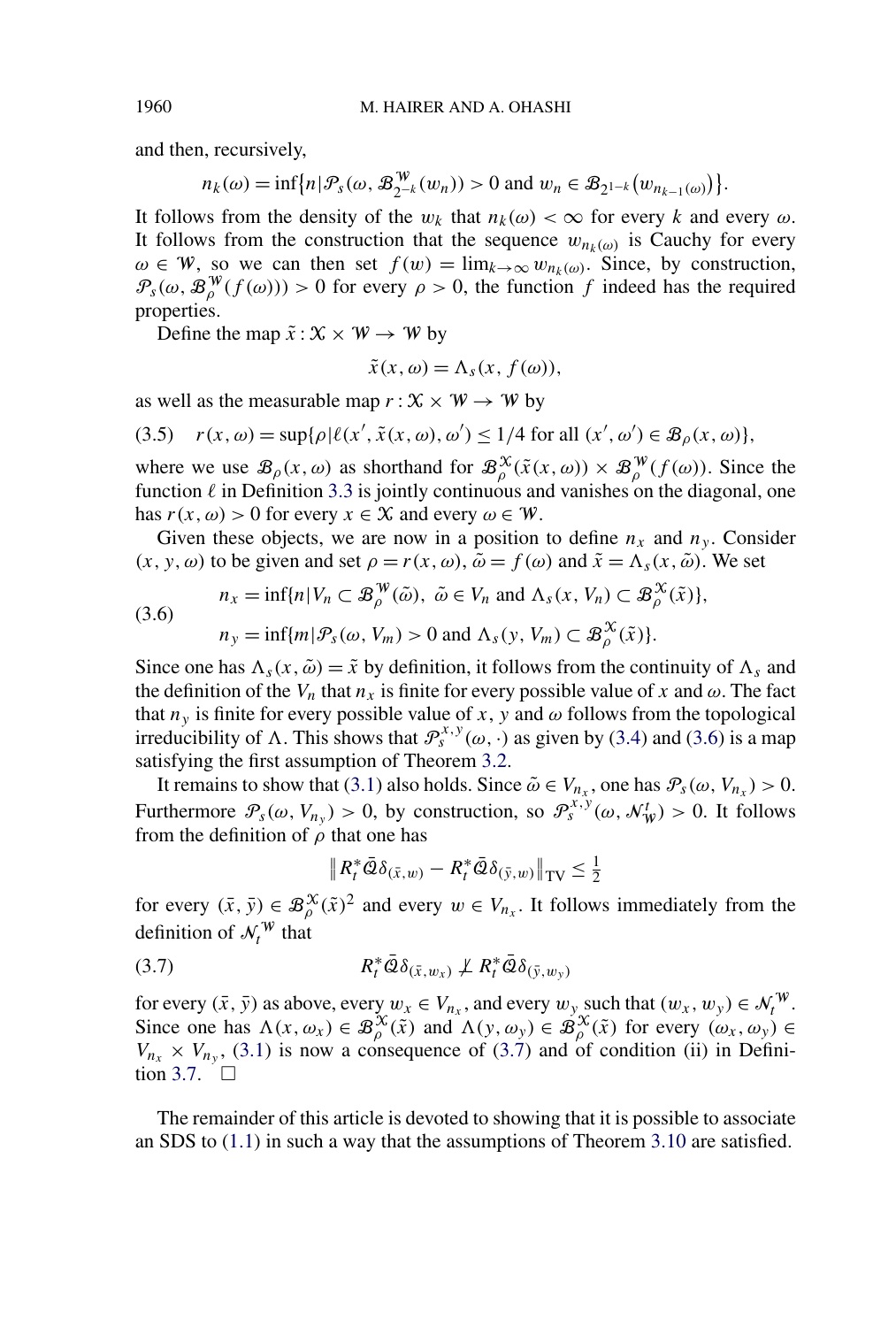<span id="page-11-0"></span>**4. Construction of the SDS.** In this section, we construct a continuous SDS induced by the SDE [\(1.1\)](#page-1-0) in the sense that for every generalized initial condition  $\mu$ , the probability measure  $\overline{Q}\mu$  on the path space is an adapted solution to [\(1.1\)](#page-1-0). This will then allow us to investigate ergodic properties of the SDE [\(1.1\)](#page-1-0) according to the program laid out in the [Introduction.](#page-0-0)

In this work, we will make use of the well-known Mandelbrot–Van Ness representation of the fBm [\[14\]](#page-27-0). The advantage of this representation is it is invariant under time-shifts, so it is natural for the study of ergodic properties. We may represent the two-sided fBm  $B_H$  with Hurst parameter  $H \in (0, 1)$  in terms of a two-sided Brownian motion *B* as

(4.1) 
$$
B_H(t) = \alpha_H \int_{-\infty}^0 (-r)^{H-1/2} (dB(r+t) - dB(r))
$$

for some  $\alpha_H > 0$  (see [\[21\]](#page-27-0) for more details).

4.1. *Noise space and the stationary noise process.* The aim of this section is to define the stationary noise process which will be used to investigate ergodic properties of the SDE [\(1.1\)](#page-1-0) as laid out in Section [3.](#page-5-0) The main step is to consider a suitable Polish space in such a way that:

(1) there exists a Feller semigroup on the noise space which admits the fractional Brownian motion measure as its unique invariant measure;

(2) the solution map of the SDE [\(1.1\)](#page-1-0) is continuous with respect to both the driving noise and initial conditions on **R***<sup>d</sup>* .

One should note that such properties are closely related to the topology given on the noise space. In particular, if we consider white noise (or fractional noise with *H <* 1*/*2), property (2) could not be realized on any conventional space of paths, but one would have to work with rough paths instead [\[3\]](#page-27-0).

The remainder of this section is devoted to choosing a topology which realizes (1) and (2). At first, one should note that by the properties of the fBm, it is convenient to work with Polish spaces defined by some norm which captures the Hölder continuity on bounded intervals and, at the same time, gives some kind of regularity at infinity. For this purpose, if  $\gamma \in (0, 1)$  and  $\delta \in (0, 1)$ , then we define  $\mathcal{W}_{(\gamma, \delta)}$ as the completion of  $\hat{C}_0^{\infty}(\mathbf{R}_-;\mathbf{R})$  with respect to the norm

(4.2) 
$$
\|\omega\|_{\gamma,\delta} = \sup_{t,s \in \mathbf{R}_-} \frac{|\omega(t) - \omega(s)|}{|t - s|^{\gamma} (1 + |t| + |s|)^{\delta}}.
$$

We write  $\hat{W}_{(\gamma,\delta)}$  for the corresponding space containing functions on the positive line instead of the negative one. We also write  $W_{(\gamma,\delta),T}$  and  $W_{(\gamma,\delta),T}$  when we restrict the arguments to the intervals  $[-T, 0]$  and  $[0, T]$ , respectively. It should be noted that  $\|\cdot\|_{\gamma,\delta,T}$  is equivalent to the Hölderian norm  $\|\cdot\|_{\gamma}$  for every  $0 < T < \infty$ . Moreover,  $W_{(\gamma,\delta)}$  is a separable Banach space. The following lemma states that there is a Wiener measure on  $W_{(\gamma,\delta)}$  for the fBm.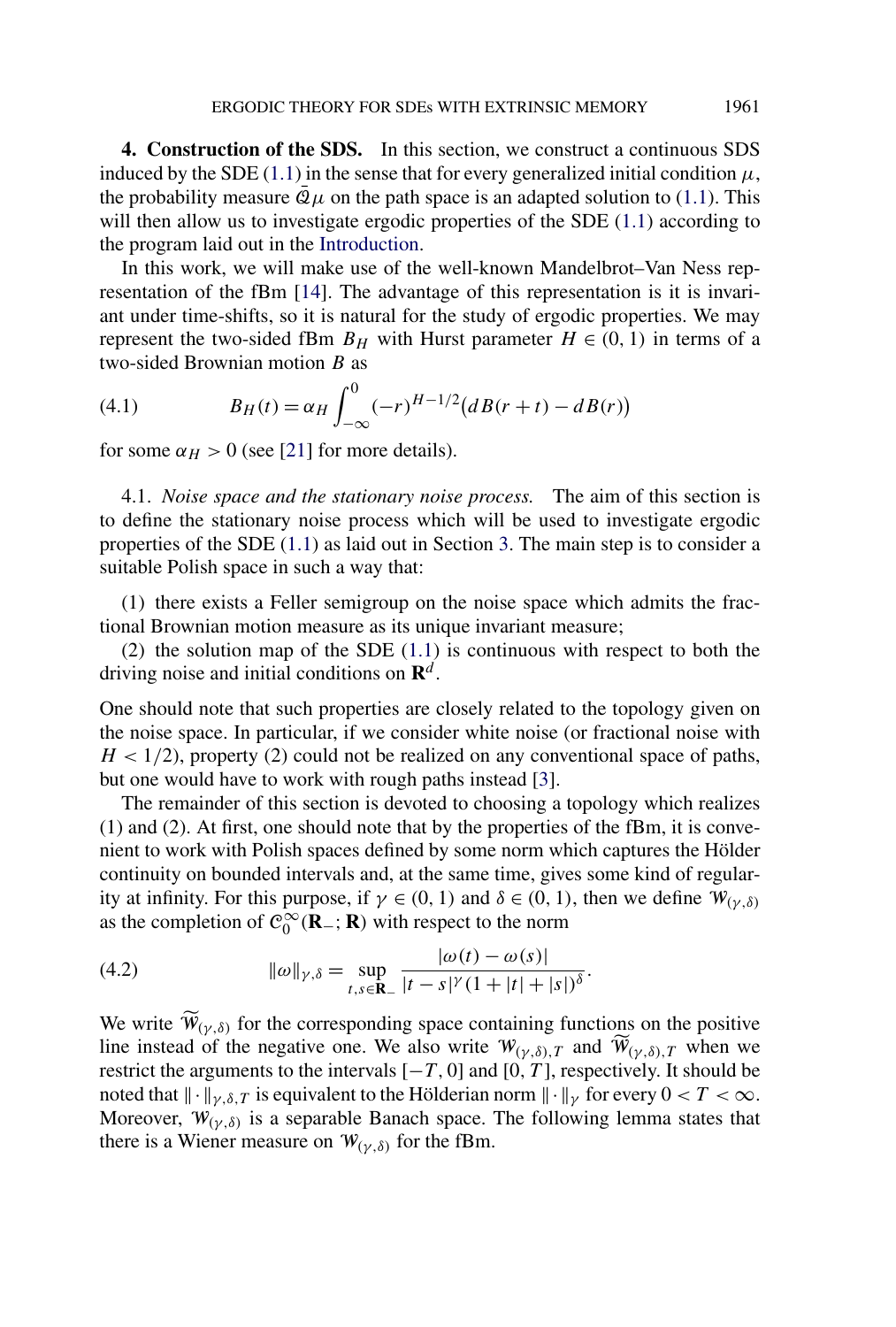<span id="page-12-0"></span>*LEMMA* 4.1. *Let H* ∈ (1/2, 1),  $γ$  ∈ (1/2, *H*) *and*  $γ$  +  $δ$  ∈ (*H*, 1). *There exists a Borel probability measure*  $P_H$  *on*  $W_{(\gamma,\delta)}$  *such that the canonical process associated to* **P***<sup>H</sup> is a fractional Brownian motion with Hurst parameter H*.

PROOF. One can show, as in [\[7\]](#page-27-0), that the set of all continuous functions *w* with  $||w||_{\gamma',\delta'} < \infty$  for some  $\gamma' > \gamma$  and some  $\delta'$  such that  $\delta' + \gamma' < \delta + \gamma$  is contained in  $\mathcal{W}_{(\gamma,\delta)}$ . The claim then follows from Kolmogorov's criterion and the behavior of fractional Brownian motion under time inversion.  $\Box$ 

One can similarly show that the two-sided fractional Brownian motion can be realized as the canonical process for some Borel measure  $\tilde{\mathbf{P}}_H$  on  $\mathcal{W}_{(\gamma,\delta)} \times \tilde{\mathcal{W}}_{(\gamma,\delta)}$ .

Consider now the operator A defined by

(4.3) 
$$
\mathcal{A}\omega(t) = \beta_H \int_0^\infty \frac{1}{r} g\left(\frac{t}{r}\right) \omega(-r) dr,
$$

where *g* is given by

$$
g(x) = x^{H-1/2} + (H - 3/2)x \int_0^1 \frac{(u+x)^{H-5/2}}{(1-u)^{H-1/2}} du
$$

and  $\beta_H = (H - 1/2) \alpha_H \alpha_{1-H}$ . It is shown in Proposition [A.2](#page-26-0) below that A actually defines a bounded linear operator from W*(γ ,δ)* into W *(γ ,δ)*.

It will be convenient in the sequel to make use of fractional integration and differentiation. For  $\alpha \in (0, 1)$ , we define the fractional integration operator  $\mathcal{I}^{\alpha}$  and the corresponding fractional differentiation operator D*<sup>α</sup>* by

(4.4)  

$$
\mathcal{L}^{\alpha} f(t) = \frac{1}{\Gamma(\alpha)} \int_0^t (t - s)^{\alpha - 1} f(s) ds,
$$

$$
\mathcal{D}^{\alpha} f(t) = \frac{1}{\Gamma(1 - \alpha)} \frac{d}{dt} \int_0^t (t - s)^{-\alpha} f(s) ds.
$$

For a comprehensive survey of the properties of these operators, see [\[20\]](#page-27-0). The most important property that we are going to use here is that  $\mathcal{I}^{\alpha}$  and  $\mathcal{D}^{\alpha}$  are each other's inverses. Furthermore, denoting by  $\tau_h : w \mapsto w + h$  the shift map on  $\mathcal{W}_{(\gamma, \delta)}$ , we have the following result.

LEMMA 4.2. *Let*  $\mathcal{H}(w, \cdot)$  *be the transition kernel from*  $\mathcal{W}_{(\gamma, \delta)}$  *to*  $\widetilde{\mathcal{W}}_{(\gamma, \delta)}$  *given by*

$$
\mathcal{H}(w,\cdot)=(\tau_{\mathcal{A}w}\circ\mathcal{I}^{H-1/2})^*\mathbf{W},
$$

*where* **W** is the Wiener measure over  $\mathbf{R}_+$ . Then H is the disintegration of  $\tilde{\mathbf{P}}_H$  with *respect to*  $P$ *H*.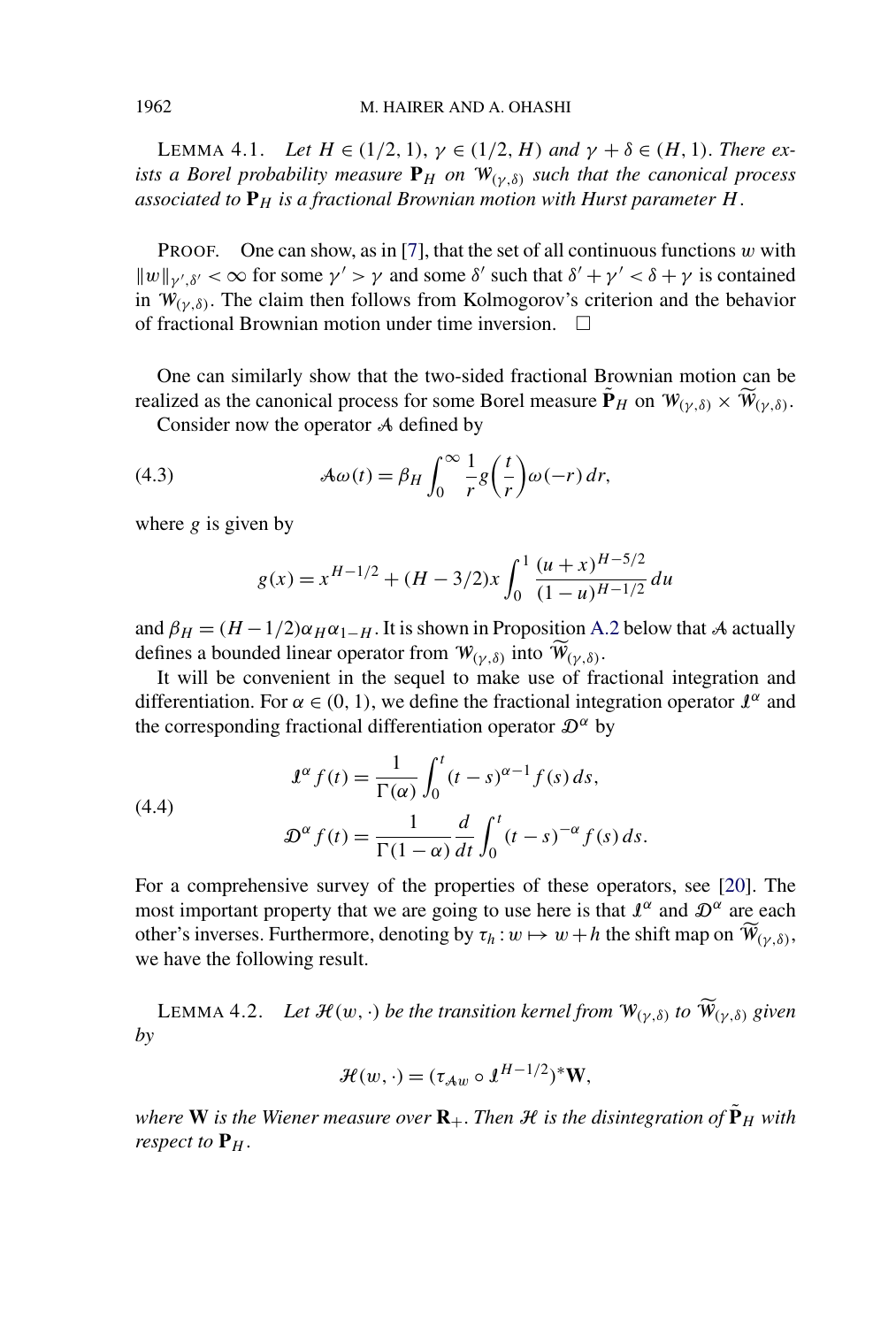<span id="page-13-0"></span>PROOF. This is a lengthy, but straightforward, calculation, using the represen-tation [\(4.1\)](#page-11-0) for the fractional Brownian motion.  $\Box$ 

We are now a in position to define our stationary noise process. For this, let us consider the one-sided Wiener shift  $\theta_t : W_{(\gamma, \delta)} \to W_{(\gamma, \delta)}$  defined by

(4.5) 
$$
\theta_t \omega(s) := \omega(s-t) - \omega(-t), \qquad s \in \mathbf{R}_-, t \in \mathbf{R}_+.
$$

In order to construct the transition semigroup on  $W_{(\gamma,\delta)}$ , we also introduce the "concatenation" function  $M_t$ :  $W_{(\gamma,\delta)} \times \widetilde{W}_{(\gamma,\delta)} \to W_{(\gamma,\delta)}$  defined by

(4.6) 
$$
M_t(\omega, \widetilde{\omega}) \stackrel{\text{def}}{=} \begin{cases} \widetilde{\omega}(s+t) - \widetilde{\omega}(t), & \text{if } -t < s, \\ \omega(s+t) - \widetilde{\omega}(t), & \text{if } s \le -t \le 0. \end{cases}
$$

With these definitions at hand, we set

(4.7) 
$$
\mathcal{P}_t(\omega,\cdot) := M_t^*(\omega,\cdot)\mathcal{H}(\omega,\cdot) \quad \text{for } \omega \in \mathcal{W}_{(\gamma,\delta)} \text{ and } t \in \mathbf{R}_+.
$$

We are now in a position to state the following result.

**LEMMA 4.3.** *The quadruple*  $(W_{(\gamma,\delta)}, {\mathcal{P}}_t, {\mathbf{P}}_H, {\theta_t})$  *is a stationary noise process*.

PROOF. It is obvious from the definition that  $M_t$  is continuous from  $W_{(\gamma,\delta)} \times$  $W_{(\gamma,\delta)}$  to  $W_{(\gamma,\delta)}$ . Moreover, the operator A is continuous from  $W_{(\gamma,\delta)}$  to  $W_{(\gamma,\delta)}$ . Therefore, we may conclude that  $\mathcal{P}_t(\omega, \cdot)$  is a Feller semigroup on  $\mathcal{W}_{(\gamma, \delta)}$ . The fact that its only invariant measure is given by  $P_H$  is a straightforward calculation. All the other properties follow immediately from the definitions.  $\Box$ 

4.2. *Definition of the SDS and existence of an invariant measure.* Recall that we are concerned with the multidimensional SDE

$$
(4.8) \tXt = X0 + \int_0^t f(X_s) ds + \int_0^t \sigma(X_s) dB_H(t), \t1/2 < H < 1,
$$

where the integral with respect to  $B_H$  is a pathwise Riemann–Stieltjes integral. This kind of equation has been studied by several authors (see, e.g., [\[3, 15, 18\]](#page-27-0)) using different approaches, but we will mainly use the regularity results from [\[15\]](#page-27-0).

Note that we actually need *d* independent fractional Brownian motions to drive (4.8), so we consider *d* copies of the stationary noise process defined in Lemma 4.3. With a slight abuse of notation, we again denote it by  $(W_{(\gamma,\delta)}, \{\mathcal{P}_t\})$ , **P**<sub>*H*</sub>, { $\theta$ <sub>*t*</sub>}). We define the continuous shift operator  $\mathcal{R}_T : W_{(\gamma,\delta)} \to W_{(\gamma,\delta),T}$  by  $(R<sub>T</sub>h)(t) := h(t - T) - h(-T)$  and set

(4.9) 
$$
\Lambda: \mathbf{R}_{+} \times \mathbf{R}^{d} \times \mathcal{W}_{(\gamma,\delta)} \to \mathbf{R}^{d},
$$

defined by  $\Lambda_t(x, \omega) := \hat{\Phi}_t(x, \mathcal{R}_t \omega)(t)$ , where  $\hat{\Phi}_t : \mathbf{R}^d \times \widetilde{W}_t \to \mathcal{C}([0, t], \mathbf{R}^d)$  is the solution map of equation [\(1.1\)](#page-1-0) which depends on the initial conditions and the noise.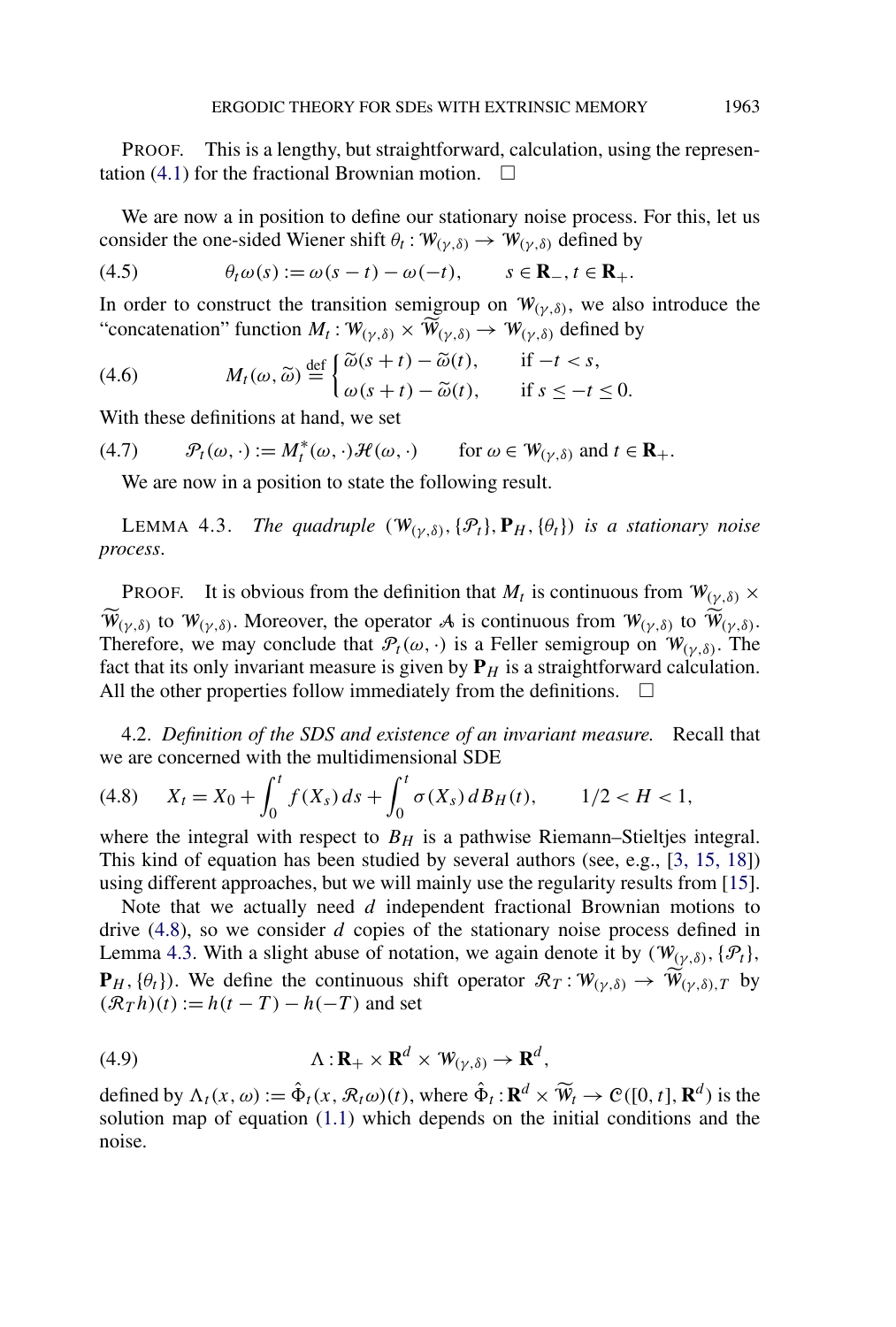<span id="page-14-0"></span>**PROPOSITION** 4.4. Let  $\Lambda$  be the function defined in [\(4.9\)](#page-13-0). Then  $\Lambda$  is a *stochastic dynamical system over the stationary noise process*  $(\mathcal{W}_{(\gamma,\delta)}, {\mathcal{P}_t}$  ${\bf P}_H$ ,  $\{\theta_t\}$ ). Moreover, for every generalized initial condition  $\mu$ , the process gen*erated by*  $\Lambda$  *for*  $\mu$  *is an adapted weak solution of the SDE* [\(1.1\)](#page-1-0).

PROOF. The regularity properties follow from [\[15\]](#page-27-0), Theorem 5.1, and the fact that  $\|\cdot\|_{\nu,\delta,T}$  is equivalent to the Hölderian norm  $\|\cdot\|_{\nu}$  for every  $0 < T < \infty$ . The cocycle property is a direct consequence of the composition property of ODEs since we are dealing with pathwise solutions. Furthermore, it is obvious from Lemma [4.2](#page-12-0) that every process generated by a generalized initial condition from  $\Lambda$  is a weak solution of equation [\(4.8\)](#page-13-0).

The adaptedness of the solution is a consequence of the construction since the transition probabilities  $P_t$  of the noise process do not depend on the solution *x*.  $\Box$ 

To conclude this section, we study the problem of existence of the invariant measure for equation [\(4.8\)](#page-13-0). The main difficulty in proving it comes from the pathwise stochastic integral. Suitable bounds on the stochastic integral, together with a dissipativity assumption, are sufficient to ensure existence. More specifically, in order to prove existence of the invariant measure, we make use of a Lyapunov function in the following sense.

DEFINITION 4.5. We say that  $V : \mathbf{R}^d \to \mathbf{R}_+$  is a *Lyapunov function* for  $\Lambda$  if  $V^{-1}([0, K])$  is compact for every  $0 \le K < \infty$  and there exists a constant *C* and a continuous function  $\xi$  : [0, 1]  $\rightarrow \mathbf{R}_{+}$  with  $\xi$ (1) < 1 such that

$$
\int V(x)\mathcal{Q}_t\mu(dx, dw) \le C + \xi(t) \int V(x)\mu(dx, dw)
$$

for every  $t \in [0, 1]$  and every generalized initial condition  $\mu$ .

Note that this definition is slightly different from the one given in [\[7\]](#page-27-0), but it is straightforward to check that the Krylov–Bogoliubov criterion nevertheless applies, so the existence of a Lyapunov function ensures the existence of an invariant measure.

PROPOSITION 4.6. *Assume that the hypotheses* (H1) *and* (H3) *hold*. *Then for every*  $p \geq 1$ , the map  $x \mapsto |x|^p$  is a Lyapunov function for the SDS  $\Lambda$  defined *above*. *Consequently*, *there exists at least one invariant measure for equation* [\(4.8\)](#page-13-0) *and this invariant measure has moments of all orders*.

PROOF. The proof follows closely the proof of [\[15\]](#page-27-0), Proposition 5.1, but we keep track on the dependence of the constants on the initial condition. Fix an arbitrary initial condition  $x_0 \in \mathbb{R}^d$  and a realization  $B_H$  of the fractional Brownian motion with Hurst parameter *H*. We define  $x_t$  and  $z_t$  on  $t \in [0, 1]$  by

$$
dx_t = f(x_t) dt + \sigma(x_t) dB_H(t), \qquad dz_t = f(z_t) dt,
$$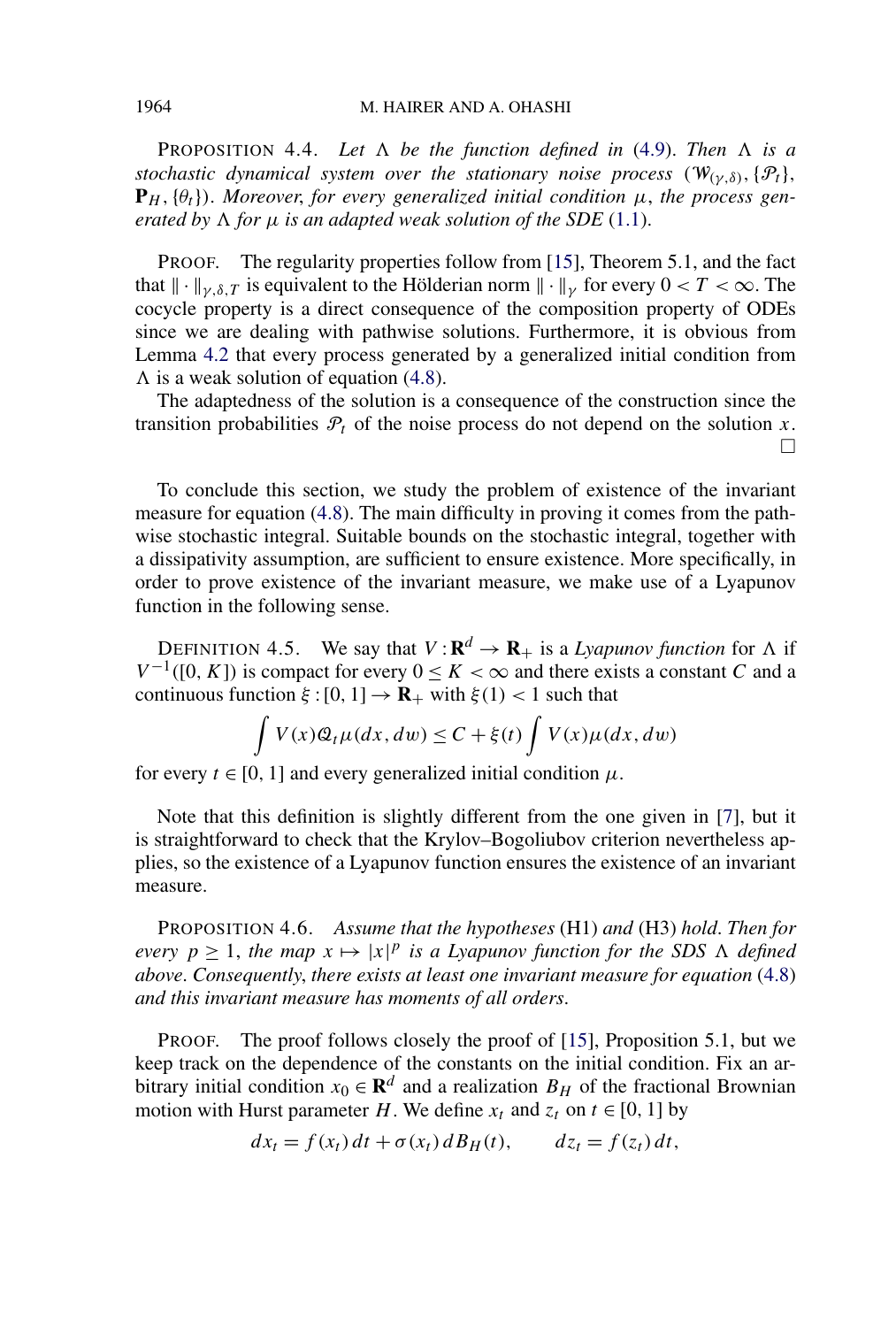where the initial condition for  $x_t$  is are given by  $x_0$  and the initial condition for  $z_t$ is also given by  $x_0$ . We also define  $y_t = x_t - z_t$  so that

$$
y_t = \int_0^t (f(y_s + z_s) - f(z_s)) ds + \int_0^t \sigma(y_s + z_s) dB_H(s) =: F_t + G_t.
$$

Fix two arbitrary values  $\alpha \in (1 - H, 1/2)$  and  $\beta \in (1 - \alpha, H)$ . Following [\[15\]](#page-27-0), we define, for  $t \in [0, 1]$ ,

$$
h_t = |y_t| + \int_0^t \frac{|y_t - y_s|}{|t - s|^{\alpha + 1}} ds
$$

and verify that *h* satisfies the conditions of the fractional Gronwall lemma [\[15\]](#page-27-0), Lemma 7.6. Note, first, that the global Lipschitz continuity of *f* implies that

$$
|F_t| + \int_0^t \frac{|F_t - F_s|}{|t - s|^{\alpha + 1}} ds \le C \int_0^t |y_s|(t - s)^{-\alpha} ds.
$$

Here and in the sequel, *C* denotes a generic constant depending only on  $\alpha$ ,  $\beta$ ,  $f$ and  $\sigma$ . In order to bound  $G_t$ , first note that since  $\sigma$  is bounded,

$$
|\sigma(z_s + y_s) - \sigma(z_r + y_r)| \leq C|z_s - z_r|^{\beta} + C|y_s - y_r|.
$$

Also, note that the dissipativity condition on *f* ensures that  $|z_s - z_r| \le C|s$  $r|(1 + |x_0|)$ , so that

$$
(4.10) \quad |\sigma(z_s + y_s) - \sigma(z_r + y_r)| \leq C|s - r|^{\beta}(1 + |x_0|^{\beta}) + C|y_s - y_r|.
$$

It follows, in the same way as in [\[15\]](#page-27-0), Proposition 5.1, that

$$
|G_t| \le C \|B_H\|_{\beta} \bigg( \int_0^t \frac{\sigma(z_s + y_s)}{s^{\alpha}} ds + \int_0^t \int_0^t \frac{|\sigma(z_s + y_s) - \sigma(z_r + y_r)|}{|s - r|^{\alpha + 1}} dr ds \bigg) \le C \|B_H\|_{\beta} \bigg( 1 + |x_0|^{\beta} + \int_0^t \int_0^t \frac{|y_s - y_r|}{|s - r|^{\alpha + 1}} dr ds \bigg).
$$

One similarly obtains the bound

$$
\int_0^t \frac{|G_t - G_s|}{|t - s|^{\alpha + 1}} ds \le C \|B_H\|_{\beta} \bigg( 1 + |x_0|^{\beta} + \int_0^t (t - s)^{-\alpha} \int_0^t \frac{|y_s - y_r|}{|s - r|^{\alpha + 1}} dr ds \bigg).
$$

Combining all of the above yields for *h* that

$$
|h_t| \le C \|B_H\|_{\beta} \left( 1 + |x_0|^{\beta} + \int_0^t (1 + (t - s)^{-\alpha}) h_s ds \right)
$$
  
\n
$$
\le C \|B_H\|_{\beta} \left( 1 + |x_0|^{\beta} + \int_0^t (t - s)^{-\alpha} t^{\alpha} s^{-\alpha} h_s ds \right).
$$

The fractional Gronwall lemma [\[15\]](#page-27-0), Lemma 7.6, then implies that

$$
|h_t| \leq C \|B_H\|_{\beta} (1 + |x_0|^{\beta}) \exp(C \|B_H\|_{\beta}^{1/(1-\alpha)} t)
$$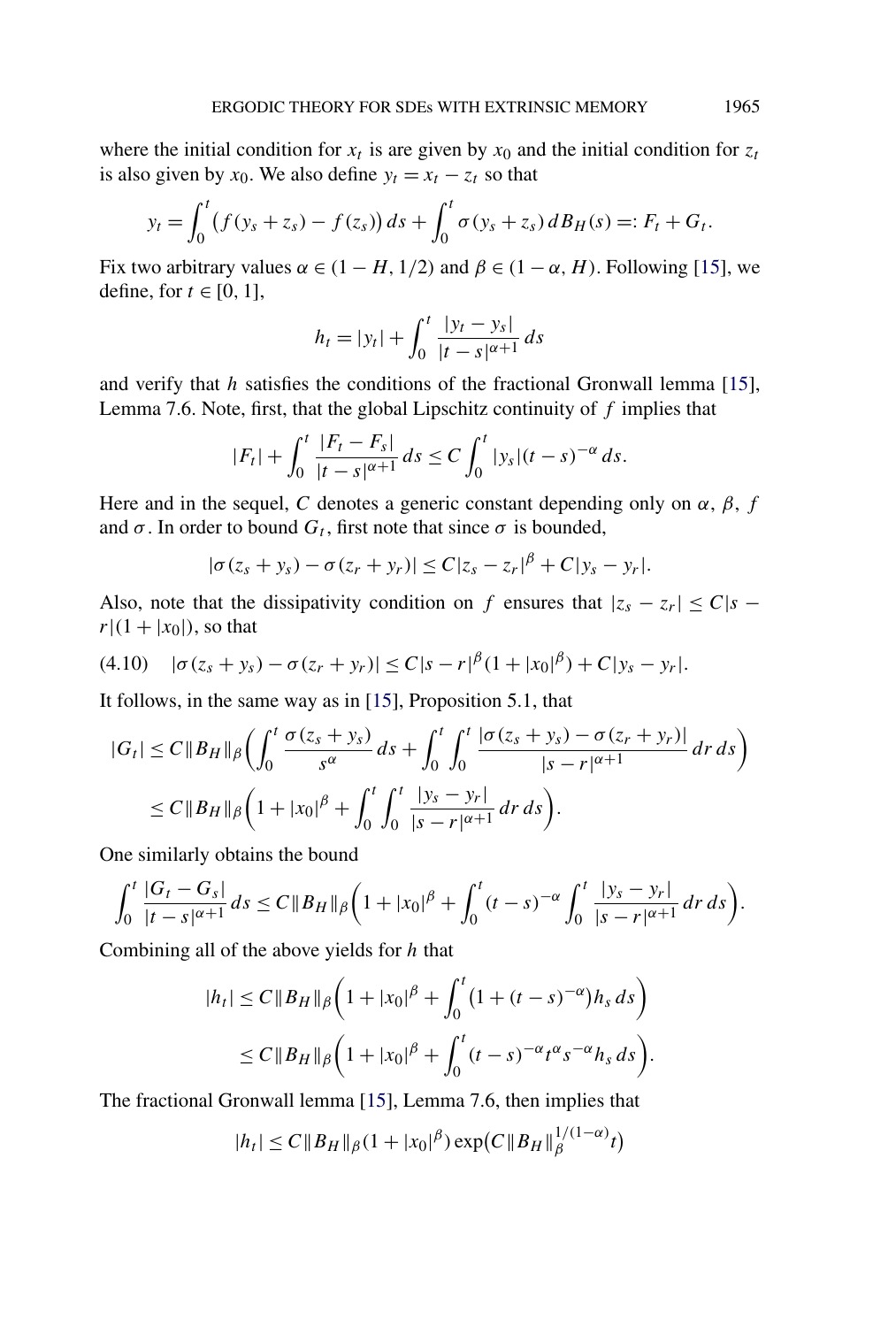<span id="page-16-0"></span>for every  $t \in [0, 1]$ . Furthermore, the dissipativity condition (H3) ensures the existence of  $\gamma > 0$  such that  $|z_t|^p \leq e^{-\gamma t} |x_0|^p + C$ . Combining these bounds shows that for every  $\eta > 0$ , there exists a constant *C* such that

$$
|x_t|^p \le (1+\eta)e^{-\gamma t}|x_0|^p + C \exp(C||B_H||_{{\beta}}^{1/(1-\alpha)}t).
$$

Since  $\|B_H\|_\beta$  is almost surely finite and  $B_H$  is a Gaussian process, it has Gaussian tails by Fernique's theorem. This shows that there exists a constant *C* such that, for every  $t \in [0, 1]$ , one has the bound

$$
\int |x|^p (\mathcal{Q}_t \mu)(dx, dw) \le (1 + \eta) e^{-\gamma t} \int |x|^p \mu(dx, dw) + C,
$$

uniformly over all generalized initial conditions  $\mu$ . Since  $\eta$  was arbitrary and affects only the value of the constant *C*, one can choose it in such a way that  $(1 + \eta)e^{-\gamma}$  < 1, thus concluding the proof of Proposition [4.6.](#page-14-0)  $\Box$ 

**5. Uniqueness of the invariant measure.** In order to simplify our notation, we fix once and for all  $\gamma \in (1/2, H)$  and  $\delta > 0$  such that  $H < \gamma + \delta < 1$  and W we denote by the noise space with these indices. We also use the shorthand  $\hat{W}$  for  $W_{(\gamma,\delta)}$  and  $W_T$  for  $W_{(\gamma,\delta),T}$ .

The main goal of this section is to prove that the strong Feller property defined in Section [3](#page-5-0) holds for the solutions to equation [\(4.8\)](#page-13-0). This property, together with an irreducibility argument, will then provide the uniqueness of the invariant measure for our system. In the Markovian case, one efficient probabilistic tool to recover the strong Feller property is the Bismut–Elworthy–Li formula [\[5\]](#page-27-0). The main feature of this formula is that it provides bounds on the derivatives of a Markov semigroup which are independent of the bounds on the derivatives of the test function. In the non-Markovian case, one would expect to recover the strong Feller property by using a similar idea. In the language of the present article, given a measurable function  $\varphi$  :  $C([1,\infty); \mathbf{R}^d) \to \mathbf{R}$ , a Bismut–Elworthy–Li type formula would be an expression for the derivative (in the *x* variable) of the function  $\bar{Q}\varphi : \mathbf{R}^d \times \mathbf{W} \to \mathbf{R}$ defined by

(5.1) 
$$
\bar{\mathcal{Q}}\varphi(x,w) := \int_{\mathcal{C}([1,\infty),\mathbf{R}^d)} \varphi(z) R_1^* \bar{\mathcal{Q}} \delta_{(x,w)}(dz)
$$

that does not involve any derivative of  $\varphi$ .

The main technical difficulty one faces when trying to implement this program is that it seems to be very hard to prove that the Jacobian  $J_{0,t}$  of the flow has bounded moments. We will overcome this by a cutoff procedure in Wiener space. The price we have to pay is that we are not able to show that  $\overline{Q}\varphi$  is differentiable in *x*, but only that it is continuous in *x* for any given  $w \in W$  and that its modulus of continuity can be bounded by a function of  $|x|$  and  $||w||_{(\gamma,\delta)}$  only, uniformly over  $\varphi$ , with  $\|\varphi\|_{\infty} \leq 1$ . This is, however, sufficient for Definition [3.3](#page-8-0) to apply.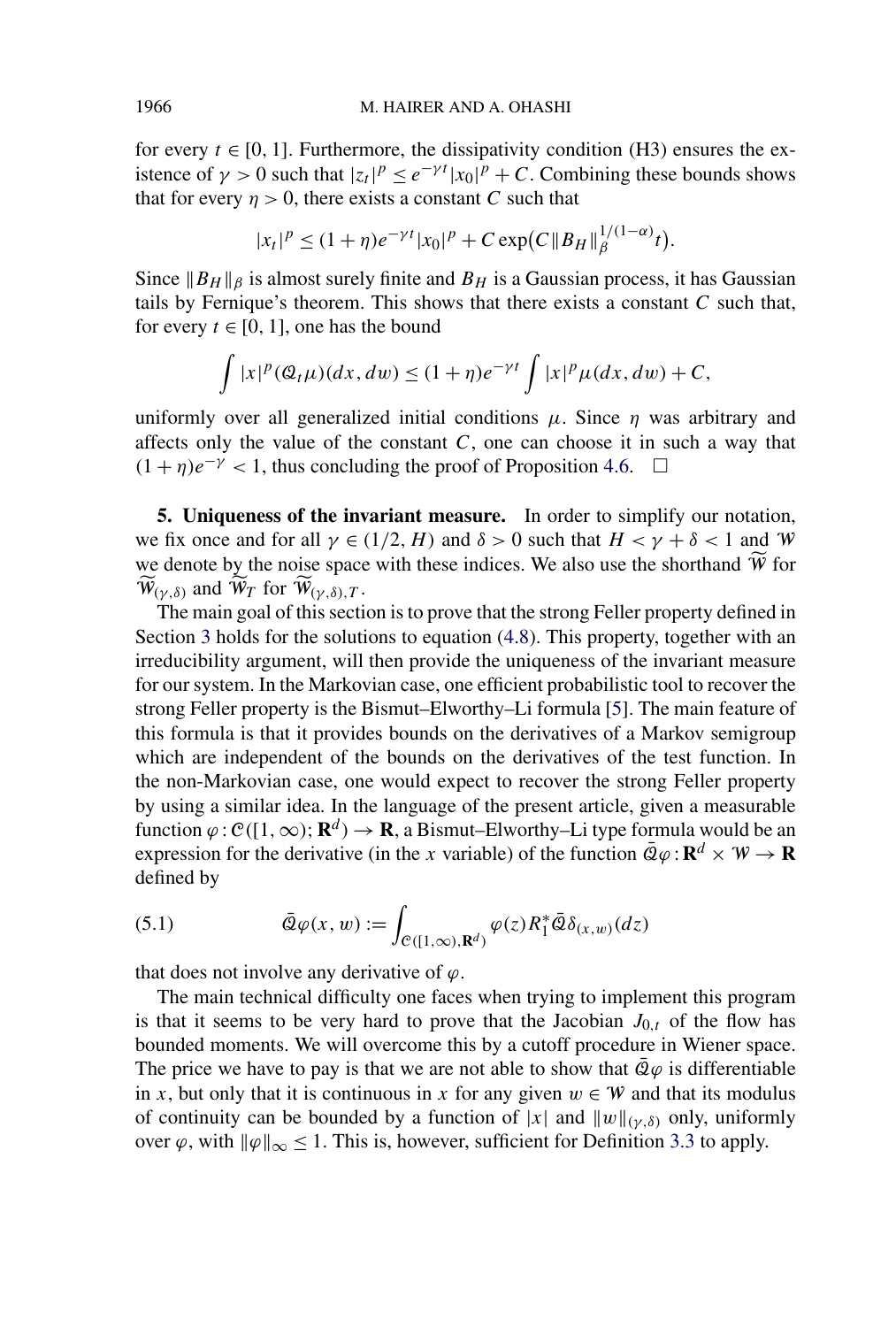<span id="page-17-0"></span>We will need some basic lemmas concerning the smoothness of the solutions with respect to their initial conditions and with respect to the noise. We begin with an elementary regularity result. For sake of completeness, we give the details here. As in the previous section, we denote by

$$
\hat{\Phi}_t : \mathbf{R}^d \times \widetilde{W}_t \to \widetilde{W}_t
$$

the solution map for  $(1.1)$ . (The fact that its image actually belongs to  $W_t$  and not only to  $C([0, t], \mathbb{R}^d)$  is a consequence of Proposition [4.6](#page-14-0) and of the regularity results from [\[15\]](#page-27-0).) The main regularity result used in this section is the following.

LEMMA 5.1. *Assume that the coefficients of the SDE*,  $σ$  *and*  $f$ , *satisfy hypotheses* (H1) *and* (H2). *Then the map*  $\Phi_T$  *is differentiable in both of its argument for each fixed*  $T > 0$ .

*Define the matrix-valued function*  $J_t = (D_x \Phi_T(x, \tilde{w}))_t$ . *Then*  $J_t$  *and its inverse*  $J_t^{-1}$ , *respectively, satisfy the equations* 

(5.2) 
$$
J_t = I + \int_0^t Df(x_s) J_s ds + \sum_{k=1}^d \int_0^t D\sigma_k(x_s) J_s d\tilde{w}_k(s),
$$

(5.3) 
$$
J_t^{-1} = I - \int_0^t J_s^{-1} Df(x_s) ds - \sum_{k=1}^d \int_0^t J_s^{-1} D\sigma_k(x_s) d\tilde{w}_k(s),
$$

*where I is the*  $d \times d$  *identity matrix and where*  $x_s$  *is shorthand for*  $(\Phi_T(x, \tilde{w}))(s)$ . *Here and below, we also defined*  $\sigma_k$  *by*  $(\sigma_k)_i = \sigma_{k,i}$ .

*For any given*  $v \in \widetilde{W}$ , *define the process*  $K_t^v = (D_{\tilde{w}} \Phi_T(x, \tilde{w})v)(t)$ . *Then*  $K_t^v$ *satisfies*

$$
(5.4) \tK_t^v = \int_0^t Df(x_s) K_s^v ds + \sum_{k=1}^d \int_0^t D\sigma_k(x_s) K_s^v d\tilde{w}_k(s) + \int_0^t \sigma(x_s) dv(s).
$$

*In particular, defining*  $J_{s,t} = J_t J_s^{-1}$ *, the equation* 

$$
K_t^v = \int_0^t J_{s,t} \sigma(x_s) \, dv(s)
$$

*holds. Furthermore, for every bounded set*  $A \subset \mathbf{R}^d$  *of initial conditions and every*  $C > 0$ , *there exists*  $K > 0$  *such that* 

$$
\|\Phi_T(x,\tilde{w})\|_{\gamma} + \|D_x \Phi_T(x,\tilde{w})\|_{\gamma} \le K
$$

*for every*  $x \in A$  *and every*  $\tilde{w}$  *with*  $\|\tilde{w}\|_{\gamma} \leq C$ .

PROOF. We know that  $x_t = (\Phi_T(x, \tilde{w}))_t$  is the unique solution to the equation

$$
x_t = x + \int_0^t f(x_s) ds + \int_0^t \sigma(x_s) d\tilde{w}(s).
$$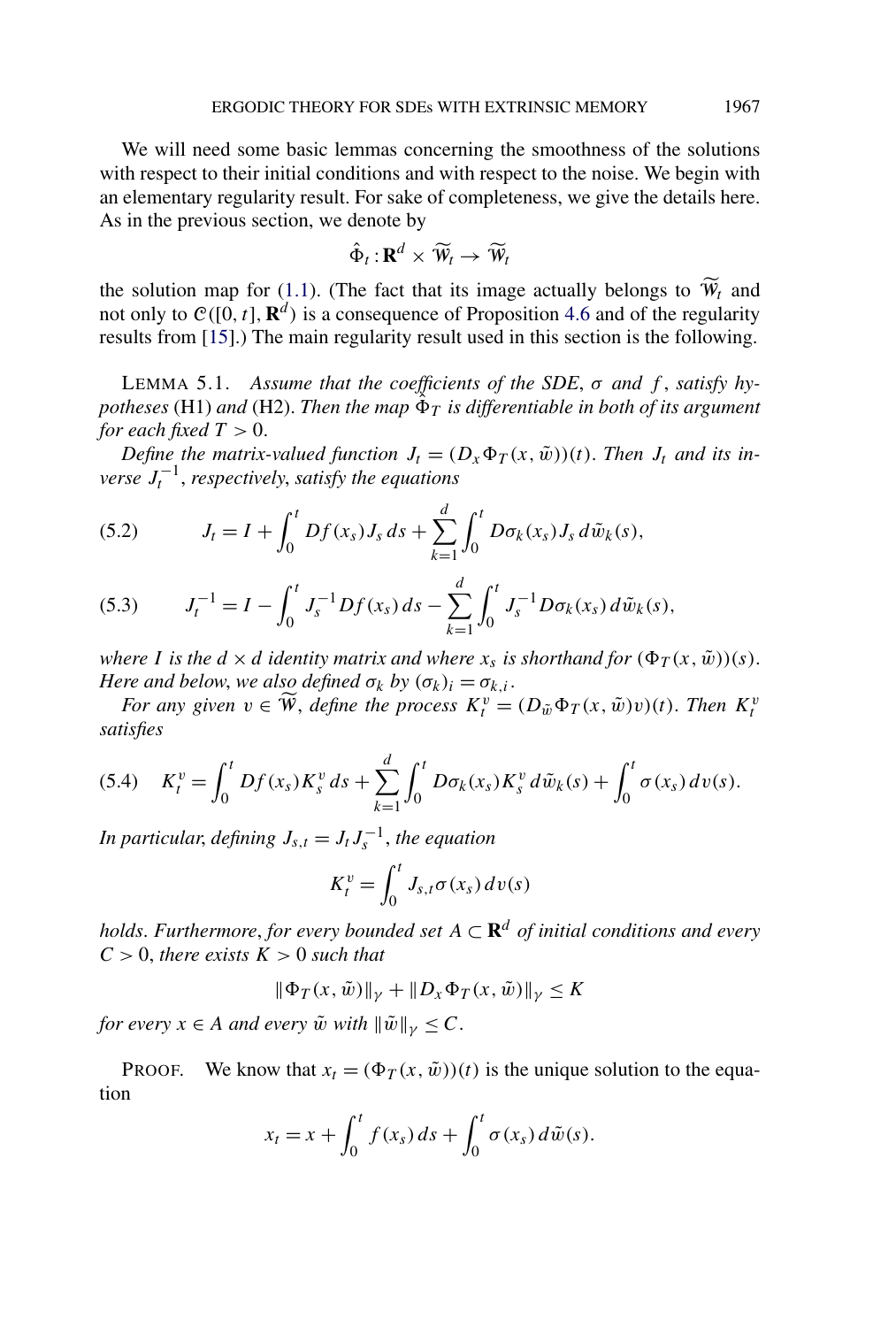We can write this in the form  $\Phi_T(x, \tilde{w}) = \mathcal{M}_T(x, \tilde{w}, \Phi_T(x, \tilde{w}))$ , where  $\mathcal{M}_T : \mathbb{R}^d \times$  $\widetilde{W}_T \times \widetilde{W}_T \to \widetilde{W}_T$  is a continuously differentiable map in all of its arguments.

Therefore, the claim follows from the implicit function theorem if we can show that the derivative of  $\mathcal{M}_T$  in its last argument is of norm strictly smaller than 1. This is not true in general, but it holds for *T* sufficiently small. The result then follows from the a priori bounds of Proposition [4.6,](#page-14-0) together with a standard gluing argument; see also [\[16\]](#page-27-0) for a more detailed proof.

The equation for  $J_t^{-1}$  is an immediate consequence of the chain rule. The last expression for  $K_t^v$  is a consequence of the variation of constants formula.  $\Box$ 

As usual with probabilistic proofs of regularization properties, the main ingredient in the proof of the strong Feller property will be an integration by parts formula. Since the point-of-view taken in most of this work is to study the solutions to [\(1.1\)](#page-1-0) conditioned on a realization of the past of the driving fBm, the natural Gaussian space in which to perform this integration by parts will be the space W endowed with the Gaussian measure  $\mathcal{H}(0, \cdot)$ . Note that it follows from [\(4.1\)](#page-11-0) and the definition of H that the law of the canonical process w under  $\mathcal{H}(0, \cdot)$  is the same as the law of  $\mathcal{I}^{H-1/2}w$  under the Wiener measure **W**. Given any function *F* on  $\widetilde{W}$ , we can thus associate to it a function  $\tilde{F} = F \circ I^{H-1/2}$  on Wiener space. Note, also, that the reproducing kernel space  $\mathcal{K}_H$  of  $\mathcal{H}(0, \cdot)$  is precisely equal to those functions *v* such that  $\mathcal{D}^{H-1/2}v$  belongs to the reproducing kernel space K of **W**. This allows us to carry over the whole formalism of Malliavin calculus [\[17\]](#page-27-0).

Note that the properties of the fractional derivative and integral operators [\(4.4\)](#page-12-0) are such that the notion of "adaptedness" with respect to the canonical process or the transformed process  $\mathcal{I}^{H-1/2}$  agree, so a process  $F_t$  is adapted to the increments of the canonical process if and only if  $\tilde{F}_t$  is adapted to the increments of the canonical process. This allows us to speak of an adapted process in this setting without any ambiguity. In particular, the Malliavin derivative  $\mathscr{D}F$  with respect to an adapted  $\mathcal{K}_H$ -valued process  $v$  can be defined in a natural way by the equality

$$
\langle \mathcal{D}F, v \rangle = \langle \mathcal{D}\tilde{F}, \mathcal{D}^{H-1/2}\tilde{v} \rangle \circ \mathcal{D}^{H-1/2}.
$$

In particular, if *F* is Fréchet differentiable with Fréchet derivative *DF*, it is also Malliavin differentiable and we have the equality

$$
\langle DF, v \rangle = \langle \mathcal{D}F, v \rangle,
$$

where  $\mathcal{K}_H$  is identified with a subspace of W in the usual way.

The following bound is an immediate consequence of the integration by parts formula from Malliavin calculus, together with the representation [\(4.1\)](#page-11-0) of fractional Brownian motion.

THEOREM 5.2. *Let*  $F, G: \mathbf{W} \to \mathbf{R}$  *be Malliavin differentiable functions such that FG*,  $F \otimes G \otimes_{\mathcal{H}}^{\mathcal{H}}$  *and*  $G \otimes F \otimes_{\mathcal{H}}^{\mathcal{H}}$  *are square integrable. Furthermore, let* 

<span id="page-18-0"></span>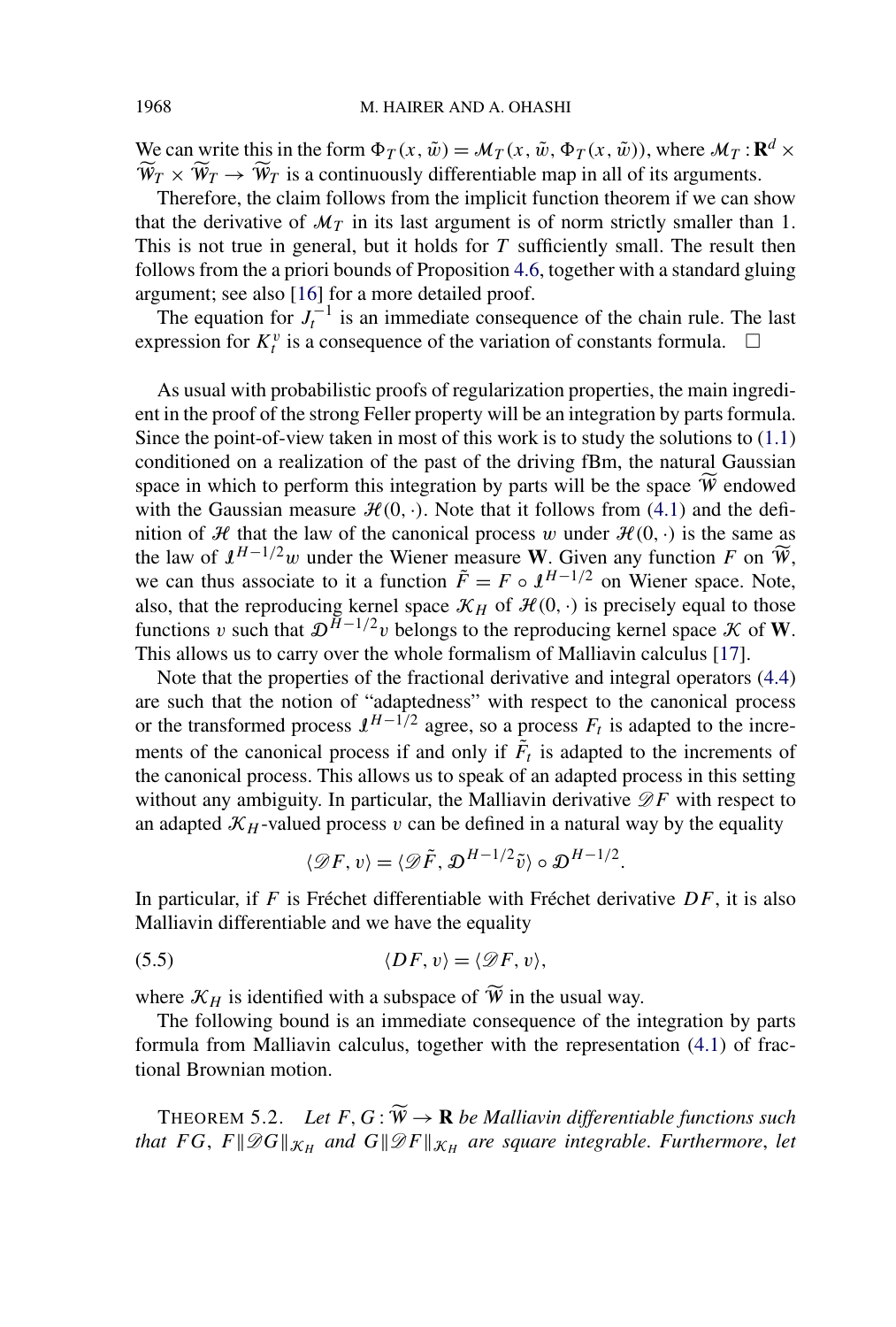<span id="page-19-0"></span> $v: \widetilde{W} \to \widetilde{K}_H$  be an adapted process such that  $\|v\|_{\mathcal{K}_H}$  is square integrable. Then *one has the bound*

$$
(5.6) \quad |\mathbf{E}(\langle \mathcal{D}F, v \rangle G)| \leq (\mathbf{E}||v||^2_{\mathcal{K}_H})^{1/2} \big( (\mathbf{E}F^2G^2)^{1/2} + (\mathbf{E}F^2||\mathcal{D}G||^2_{\mathcal{K}_H})^{1/2} \big).
$$

*In the assumptions and the conclusion*, *expectations are taken with respect to*  $\mathcal{H}(0, \cdot)$ .

PROOF. Since the assumptions ensure that both sides of (5.6) are finite, a standard density argument shows that it suffices to check (5.6) under the assumption that *F*, *G* and *v* are in the space  $\mathbf{D}^{\infty}$  of Malliavin smooth functions with bounded moments of all orders; see [\[17\]](#page-27-0) for this notation.

Denoting by  $\delta$  the adjoint of the derivative operator  $\mathscr{D}$  in  $\mathbf{L}^2(\widetilde{W}, \mathcal{H}(0, \cdot))$ , we then have

$$
\mathbf{E}\langle \mathcal{D}FG, v\rangle = \mathbf{E}(FG\delta v).
$$

On the other hand, one has  $\mathcal{D}FG = G\mathcal{D}F + F\mathcal{D}G$ , so

$$
\mathbf{E}(\langle \mathcal{D}F, v \rangle G) = \mathbf{E}(FG\delta v) - \mathbf{E}(\langle \mathcal{D}G, v \rangle F).
$$

It now suffices to note that the adaptedness of  $v$  ensures that one can use the Itô isometry to get  $\mathbf{E}|\delta v|^2 = \mathbf{E}||v||^2_{K_H}$ .

This result allows us to show the following.

PROPOSITION 5.3. *Assuming that* (H1)–(H3) *hold*, *the SDS constructed in the previous section has the strong Feller property of Definition* [3.3.](#page-8-0)

**PROOF.** Denote by  $\hat{W}_{[1,T]}$  the restriction of functions in  $\hat{W}$  to the interval [1, T]. For every bounded measurable function  $\varphi_T : \widetilde{W}_{[1,T]} \to \mathbf{R}$ , define  $\bar{\mathcal{Q}}\varphi : \mathbf{R}^d \times$  $W \rightarrow \mathbf{R}$  by [\(5.1\)](#page-16-0). The strong Feller property [\(3.2\)](#page-8-0) follows if we can show that

$$
|\bar{\mathcal{Q}}\varphi_T(x,w)-\bar{\mathcal{Q}}\varphi_T(y,w)|\leq \ell(x,y,w),
$$

uniformly over all  $T > 1$  and all bounded Fréchet differentiable functions  $\varphi$  with bounded Fréchet derivatives such that  $\sup_X |\varphi(X)| \leq 1$ .

Denoting by  $\mathbf{E}_w$  for simplicity, expectations over  $\hat{W}$  with respect to the probability measure  $\mathcal{H}(w, \cdot)$ , we have

$$
\bar{\mathcal{Q}}\varphi_T(x,w) = \mathbf{E}_w \varphi_T(\hat{\Phi}_T(x,\tilde{w})).
$$

Setting  $z_s = sx + (1 - s)z$  and  $\xi = x - y$ , this yields

(5.7)  
\n
$$
\bar{\mathcal{Q}}\varphi_T(y, w) - \bar{\mathcal{Q}}\varphi_T(x, w)
$$
\n
$$
= \mathbf{E}_w \int_0^1 \langle D\varphi_T(\hat{\Phi}_T(z_s, \tilde{w})), D_x \hat{\Phi}_T(z_s, \tilde{w}) \xi \rangle ds.
$$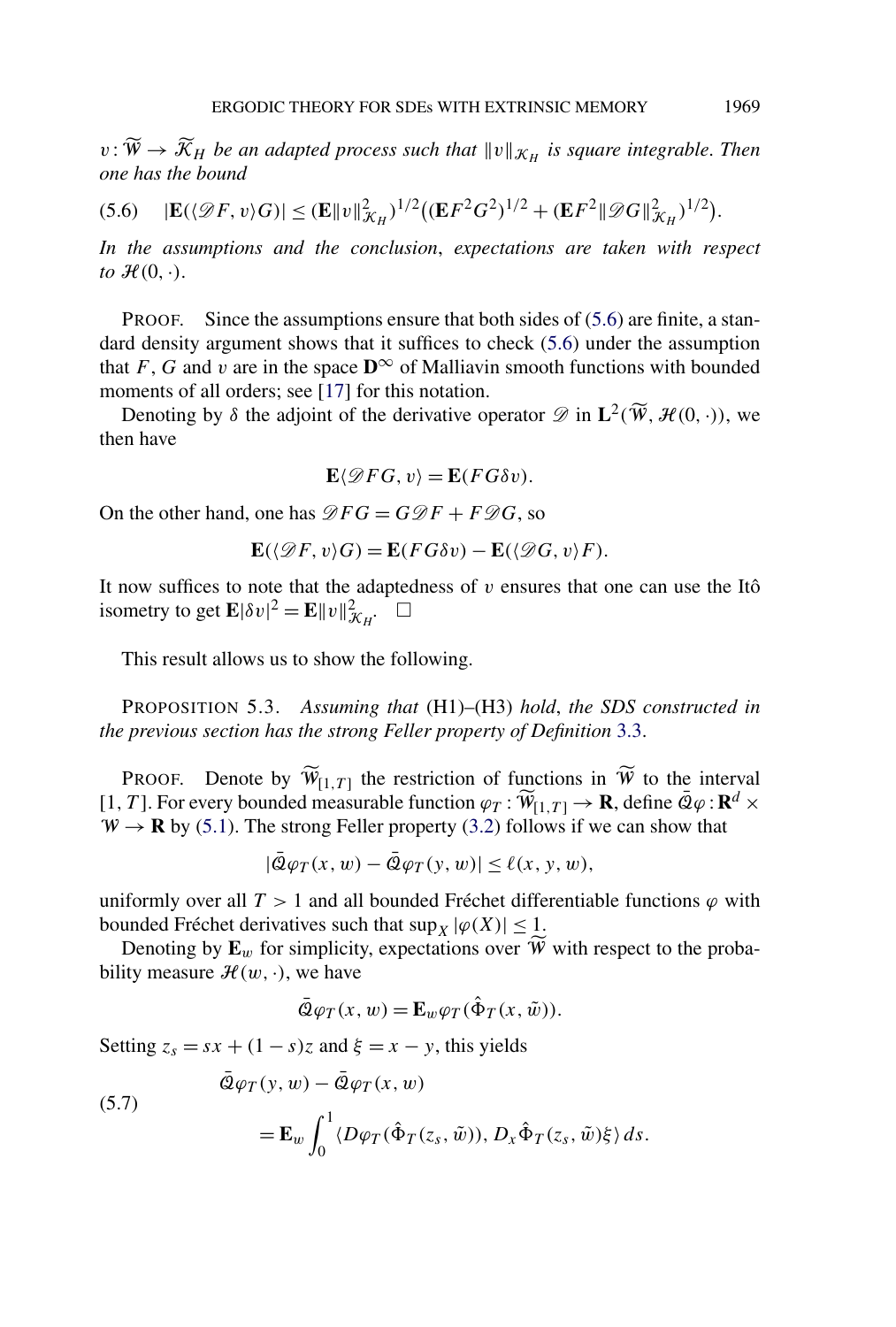The problem at this point is that we do not have the a priori bounds on the Jacobian  $D_x \Phi_T$  that would be required in order to exchange the order of integration. This can, however, be overcome by the following cutoff procedure.

Note that we have the following result.

LEMMA 5.4. *The maps*  $N_T : \widetilde{W} \to \mathbf{R}$  *defined by* 

$$
N_T: \tilde{w} \mapsto \sup_{s \vee t \leq T} \frac{|\tilde{w}(t) - \tilde{w}(s)|}{|t - s|^\gamma}
$$

*belong to*  $\mathbf{D}^{2,1}$ .

PROOF. Note that one actually has  $N_T(\tilde{w}) = \sup_{s \vee t \leq T} \frac{\tilde{w}(t) - \tilde{w}(s)}{|t - s|}$  $\frac{(t)-w(s)}{|t-s|^{\gamma}}$ . The result then follows from [\[17\]](#page-27-0), Proposition 2.1.3, and the fact ([\[20\]](#page-27-0), Theorem 3.1) that  $\mathbf{I}^{H-1/2}$  is bounded from  $H^1$  to the space of *γ* -Hölder continuous functions.  $\Box$ 

Now, let *χ* : **R**<sub>+</sub> → [0, 1] be a smooth function such that *χ*(*r*) = 0 for *r* ≥ 3,  $\chi(r) = 1$  for  $r \le 1$  and  $|\chi'(r)| \le 1$  for every *r*. Then the cutoff functions  $\chi_{R,R'} : \tilde{w} \mapsto \chi(N_1(\tilde{w})/R)\chi(N_T(\tilde{w})/R')$  all belong to  $\mathbf{D}^{2,1}$  and one has the following, obvious, bound result.

LEMMA 5.5. *There exists a constant*  $C > 0$  *such that for every*  $T > 1$ *, there exists*  $R'_T$  *such that the*  $\mathbf{D}^{2,1}$  *norm of*  $\chi_{R,R'}$  *is bounded by C for every R and every*  $R' \geq R'_T$ .

Denoting by  $\delta \bar{\mathcal{Q}} \varphi_{x,y}^w$  (as short hand) the left-hand side of [\(5.7\)](#page-19-0), we get the bound

$$
|\delta \bar{\mathcal{Q}} \varphi_{x,y}^w| \leq |\mathbf{E}_w((1 - \chi_{R,R'}) (\varphi_T \circ \hat{\Phi}_T)(x, \cdot))|
$$
  
+ 
$$
|\mathbf{E}_w((1 - \chi_{R,R'}) (\varphi_T \circ \hat{\Phi}_T)(y, \cdot))|
$$
  
+ 
$$
|\mathbf{E}_w \chi_{R,R'}(\tilde{w}) \int_0^1 \langle D\varphi_T(\hat{\Phi}_T(z_s, \tilde{w})), D_x \hat{\Phi}_T(z_s, \tilde{w}) \xi \rangle ds|
$$
  

$$
\stackrel{\text{def}}{=} T_1 + T_2 + T_3.
$$

Since  $\varphi$  is bounded by 1, the first two terms in this expression are both bounded by

(5.8) 
$$
T_1 + T_2 \leq 2\mathcal{H}(w, \{\tilde{w}|N_1(\tilde{w}) > R \text{ or } N_T(\tilde{w}) > R'\}).
$$

Concerning the last term, we can now use Lemma [5.1](#page-17-0) to exchange the order of integration and obtain

$$
T_3 = \left| \int_0^1 \mathbf{E}_w(\chi_{R,R'}(\tilde{w}) \langle D\varphi_T(\hat{\Phi}_T(z_s,\tilde{w})), D_x \hat{\Phi}_T(z_s,\tilde{w}) \xi \rangle) ds \right|.
$$

<span id="page-20-0"></span>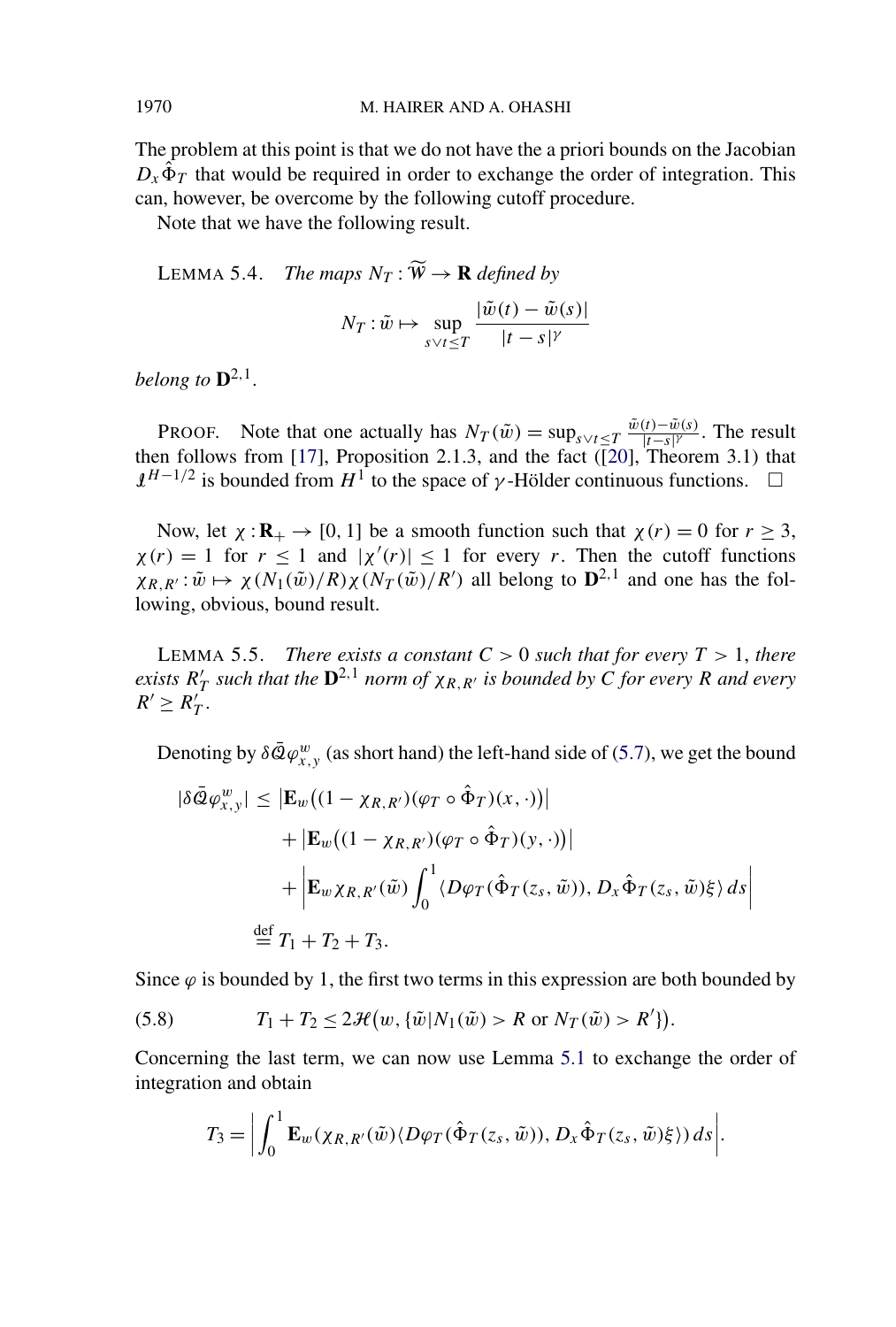At this point, we use exactly the same trick as in the proof of the Bismut–Elworthy– Li formula [\[5\]](#page-27-0) to transform the derivative with respect to *x* into a Malliavin derivative with respect to the noise process  $\tilde{w}$ . Let  $h:[0,1] \rightarrow \mathbf{R}$  be any smooth function with supp  $h \subset (0, 1)$  and  $\int_0^1 h(s) ds = 1$  and set

$$
v_x(t) = \int_0^t h(s)\sigma^{-1}(x_s)J_s\xi ds,
$$

where  $x_s$  and  $J_s$  are as in Lemma [5.1.](#page-17-0) It then follows from Lemma [5.1](#page-17-0) that one has  $K_t^v = J_t \xi$  for every  $t \geq 1$ . Therefore,

$$
(D_x \Phi_T(x, \tilde{w})\xi)(t) = (D_w \Phi_T(x, \tilde{w})v_x)(t)
$$

for every  $t \geq 1$ .

Since, on the other hand we assumed that  $\varphi$  does not depend on the solution of the SDE up to time 1, this implies, by  $(5.5)$ , that

(5.9) 
$$
T_3 = \left| \int_0^1 \mathbf{E}_w(\chi_{R,R'}(\tilde{w}) \langle \mathcal{D}(\varphi_T \circ \Phi_T)(z_s, \cdot), v_{z_s} \rangle) ds \right|.
$$

Note, now, that it follows from Lemma [5.1](#page-17-0) that  $\frac{d}{dt}v_z(t)$  is *γ*-Hölder continuous with its norm bounded uniformly over  $z$  in a ball of radius 1 around  $x$  and over  $N_1(\tilde{w}) \leq 3R$ . Since  $\chi_{R,R'}$  vanishes for  $N_1(\tilde{w}) \geq 3R$ , this shows that there exists a constant  $C(R, x)$  depending on *R* and *x*, but not on *R'*, such that we can replace *v* in  $(5.9)$  by  $\hat{v}$ , defined by

$$
\hat{v}(t) = \int_0^t \frac{dv}{ds} (s \wedge \tau) ds,
$$

where  $\tau$  is the stopping time defined as the first time that  $\|\frac{d}{dt}v|_{[0,\tau]}\|_{\gamma}$  is greater or equal to  $C(R, x)$ . This ensures that  $\|\frac{d}{dt}\hat{v}\|_{\gamma} \leq C(R, x)$  almost surely, while still being adapted.

In order to apply Theorem [5.2,](#page-18-0) it thus suffices to note that the fact that  $\frac{d}{dt}\hat{v}_{z_s}(t) = 0$  for  $t \ge 1$  implies that there exists a constant *C* such that

$$
\|\hat{v}\|_{\mathcal{K}_H}^2 = \int_0^\infty (\mathcal{D}^{H+1/2} \hat{v}_x(t))^2 dt \le C \left\|\frac{d}{dt} \hat{v}_x\right\|_{\gamma}.
$$

Again using the fact that  $\varphi$  is bounded by 1, we get, for  $T_3$ , the bound

$$
T_3 \le C \int_0^1 \mathbf{E}_w \Big( \Big\| \frac{d}{dt} \hat{v}_{z_s} \Big\|_{\gamma}^2 \Big)^{1/2} \big( 1 + (\mathbf{E}_w \| \mathscr{D} \chi_{R,R'} \|^2)^{1/2} \big) ds
$$
  
 
$$
\le C(R,x) \|x - y\|,
$$

for all *y* with  $||y - x|| \le 1$ . Here, we used Lemma [5.5](#page-20-0) to obtain the last bound. Note that this bound does not depend on  $R'$  and  $T$ , provided that  $R'$  is larger than the value  $R'_0$  found in Lemma [5.5.](#page-20-0) We can therefore let  $R'$  go to  $\infty$  and get

$$
|\delta \bar{\mathcal{Q}}\varphi_{x,y}^w| \le 2\mathcal{H}\big(w,\{\tilde{w}|N_1(\tilde{w})>R\}\big) + C(R,x)\|x-y\|
$$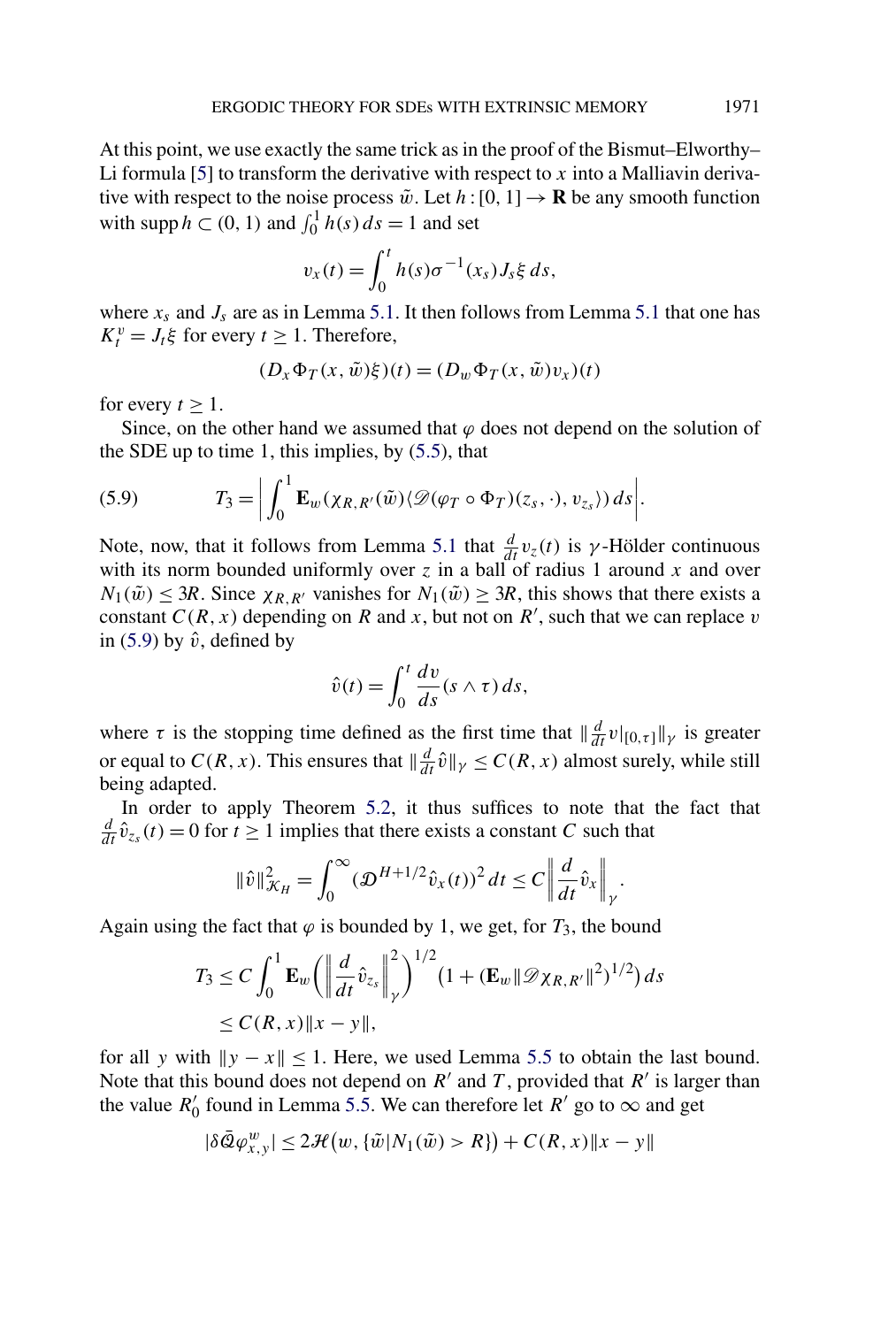<span id="page-22-0"></span>for every *y* with  $||y - x|| \le 1$ . Since both terms can be chosen to be continuous in *w*, *R*, *x* and *y* and since the first term tends to 0 as  $R \rightarrow \infty$ , the required bound follows at once.  $\Box$ 

REMARK 5.6. There is a direct relation between the integrability of  $\|\sigma^{-1}(x_t)J_t\xi\|_{\gamma}$  and the continuity of  $R_1^*\bar{Q}\delta_{(x,\omega)}$  in the total variation topology. In fact, if  $\|\sigma^{-1}(x_t)J_t\xi\|_{\gamma}$  has second moments, then  $R_1^*\bar{Q}\delta_{(x,\omega)}$  is not only continuous, but it is Lipschitz in **R***<sup>d</sup>* . In fact, one then has the following generalization of the Bismut–Elworthy–Li formula:

$$
(5.10) \tD_{\xi}\bar{Q}\varphi(x,w) = \mathbf{E}_w\bigg((\varphi \circ \Phi)(x,\cdot)\int_0^{\infty} \mathcal{D}^{H-1/2}h(s)\sigma^{-1}(x_s)J_s\xi\,dB(s)\bigg),
$$

where *B* is the Brownian motion obtained from  $\tilde{w}$  via  $B = \mathcal{D}^{H-1/2}\tilde{w}$ ,  $\bar{Q}\varphi$  is as in [\(5.1\)](#page-16-0) and *h* is a smooth function with support in [0*,* 1] and which integrates to 1. The main difficulty in getting good a priori bounds on the Jacobian comes from the fact that the diffusion coefficient for the SDE satisfied by the Jacobian is not globally bounded. One can check in [\[15\]](#page-27-0) that, in general, the Jacobian has finite moments in *γ*-Hölder spaces for some  $\gamma \in (1/2, H)$  if  $H > 3/4$ .

We conjecture that by using a Picard iteration, it should be possible to show integrability for the Jacobian in the supremum norm by realizing the pathwise Riemann–Stieltjes integral as a symmetric integral in the sense of Russo and Vallois [\[19\]](#page-27-0). In this case, there is a representation of the Riemann–Stieltjes integral in terms of the Skorokhod integral plus a trace term involving the Gross–Sobolev derivative; see [\[1\]](#page-27-0) for more details. This may allow sufficient improvement of the existing estimates to get (5.10) directly, without requiring any cutoff procedure.

REMARK 5.7. Between the completion of this article and its publication, Hu and Nualart [\[10\]](#page-27-0) announced bounds on the Jacobian for SDEs driven by fractional Brownian motion with  $H > \frac{1}{2}$ .

5.1. *Proof of the main result.* Similar to the Markovian case, the strong Feller property defined in Section [3](#page-5-0) is not sufficient for uniqueness of invariant probability measures in the framework of SDS. In addition to the strong Feller property, we need an additional argument which provides the desired result of uniqueness. As discussed in Section [3,](#page-5-0) this will be achieved by means of an irreducibility argument jointly with the quasi-Markovian property for  $\Lambda$ . In general, irreducibility requires some kind of nondegeneracy of the diffusion term. As far as the quasi-Markovian property is concerned, it is a direct consequence of the properties of fractional Brownian motion. We first show that under (H1)–(H3), the SDS constructed above is topologically irreducible.

PROPOSITION 5.8. *Assume that the SDE* [\(4.8\)](#page-13-0) *satisfies assumptions* (H1) *and* (H2). *Then the SDS*  $\Lambda$  *induced by the SDE is irreducible at time*  $t = 1$ *.*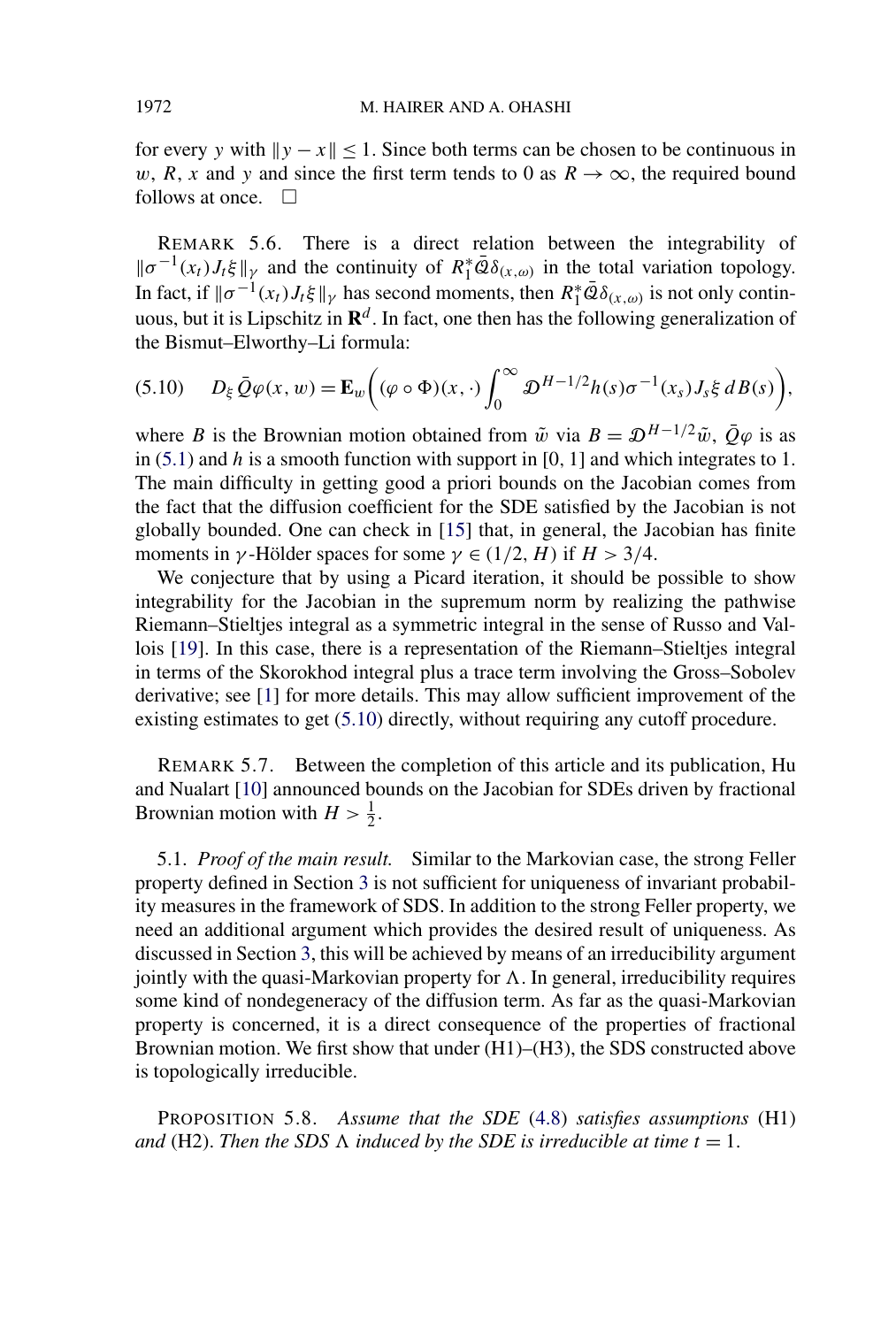<span id="page-23-0"></span>PROOF. Since everything is continuous, the proof of this is much easier than that of the original support theorem [\[22\]](#page-27-0) and we can use the same argument as in [\[11\]](#page-27-0), for example. The invertibility of  $\sigma$  implies that the control system

$$
\dot{x}_t = f(x_t) + \sigma(x_t)\dot{u}_t, \qquad t \in [0, 1], x_0 \in \mathbf{R}^d,
$$

is exactly controllable for every  $x_0$ . This shows that the solution map  $\Phi_1 : \mathbf{R}^d \times$  $\widetilde{W} \to \mathbf{R}^d$  is surjective for every fixed value of the first argument. Since this map is also continuous, the claim follows from the fact that the topological support of  $\mathcal{H}(w, \cdot)$  is all of  $\tilde{W}$  (this is a consequence of the fact that it is a Gaussian measure whose Cameron–Martin space contains  $\mathcal{C}_0^{\infty}$  and is thus a dense subspace of  $\widetilde{W}$ ).  $\Box$ 

In the sequel, we will use the following notation. If  $\mu_1$  and  $\mu_2$  are positive measures with Radon–Nikodym derivatives  $D_1$  and  $D_2$ , respectively, with respect to some common reference measure  $\mu$ , we define the measure  $\mu_1 \wedge \mu_2$  by

$$
(\mu_1 \wedge \mu_2)(dx) := \min\{D_1(x), D_2(x)\}\mu(dx).
$$

Note that such a common measure  $\mu$  can always be found (take  $\mu = \mu_1 + \mu_2$ , for example) and that the definition of  $\mu_1 \wedge \mu_2$  does not depend on the choice of  $\mu$ .

Next, we prove that the SDS  $\Lambda$  defined in [\(4.9\)](#page-13-0) is quasi-Markovian over the stationary noise process  $(W, \{P_t\}_{t \geq 0}, P_H, \{\theta_t\}_{t \geq 0})$ . The main technical estimate that we need for this is the following.

LEMMA 5.9. *Let A be the operator defined in Lemma* [4.2.](#page-12-0) *Then*  $\mathcal{D}^{H+1/2}$  *Ah* ∈  $L^2(\mathbf{R}_+)$  *for every h such that*  $h' \in \mathcal{C}_0^{\infty}(\mathbf{R}_-)$ *.* 

PROOF. Note that a simple change of variables yields, for A*h*, the formula

(5.11) 
$$
(\mathcal{A}h)(t) = \int_0^\infty \frac{g(y)}{y} \bar{h}(t/y) dy,
$$

where we set  $\bar{h}(t) = h(-t)$  for convenience. This shows, in particular, that A*h* is smooth. Therefore, we have, for  $\mathcal{D}^{H+1/2}$  A*h*, the expression

(5.12) 
$$
\mathcal{D}^{H+1/2} \mathcal{A}h(t) = \int_0^\infty \frac{g(y)}{y^{H+3/2}} (\mathcal{D}^{H-1/2}h')(t/y) dy.
$$

It follows immediately from the fact that  $h' \in C_0^{\infty}$  that there exists *C* such that  $\mathcal{D}^{H-1/2}h'$  is a smooth function bounded by *C* min{1*, t*<sup>−*H*−1/2</sup>}.

Therefore, one gets the bound

$$
|\mathcal{D}^{H+1/2} \mathcal{A}h(t)| \le C \bigg( t^{-H-1/2} \int_0^t \frac{g(y)}{y} dy + \int_t^\infty \frac{g(y)}{y^{H+3/2}} dy \bigg).
$$

Using Lemma [A.1,](#page-25-0) it is straightforward to get the bound

$$
|\mathcal{D}^{H+1/2}\mathcal{A}h(t)| \leq C \min\{t^{-1}, t^{1/2-H}\},\
$$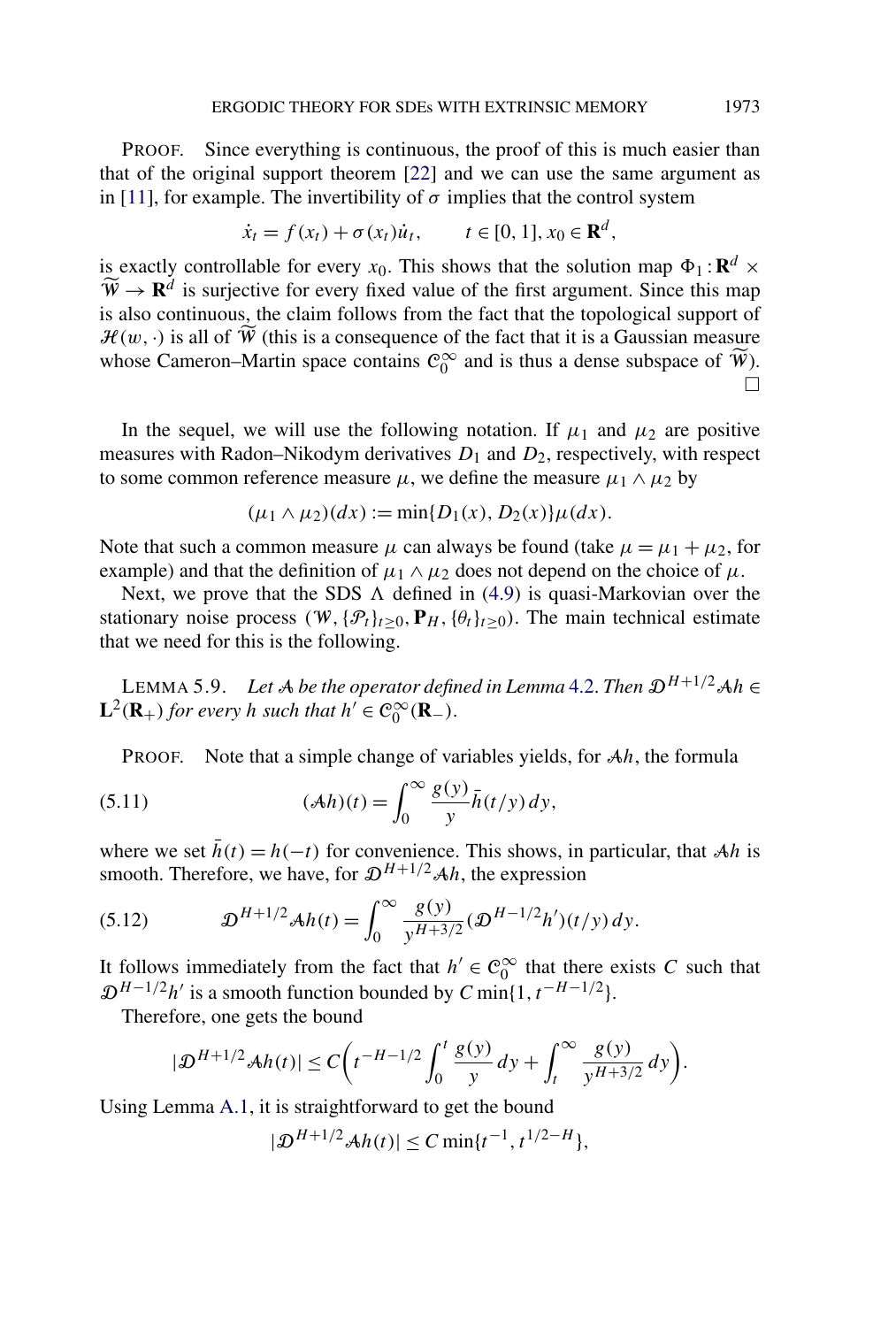where the constant *C* depends on *h*. Since  $t^{-1}$  is square integrable at  $\infty$  and  $t^{1/2-H}$ is square integrable at 0, this concludes the proof.  $\Box$ 

An immediate corollary of this is the following.

COROLLARY 5.10. *The set of pairs*  $(w, \tilde{w})$  *such that*  $\tilde{w} - w \in C_0^{\infty}(\mathbf{R}_-)$  *is contained in*  $\mathcal{N}_{\mathcal{W}}^{t}$  *for every*  $t > 0$ .

This eventually leads to the following result.

PROPOSITION 5.11. *The SDS in* [\(4.9\)](#page-13-0) *induced by the SDE* [\(4.8\)](#page-13-0) *is quasi-Markovian over the stationary noise process*  $(W, \{P_t\}_{t>0}, P_H, \{\theta_t\}_{t>0})$  *defined in Lemma* [4.3.](#page-13-0)

PROOF. Let us fix two nonempty open sets U, V in W and two times,  $s, t > 0$ . As in the proof of Theorem [3.10,](#page-9-0) it is straightforward to construct measurable maps *fu* and *fy* from W to W with the property that  $f_U(w) \in \text{supp } \mathcal{P}_s(w, \cdot) \cap U$  for all *w* such that  $\mathcal{P}_s(w, U) > 0$ , and similarly for  $f_V$ . Now, define a map  $w \mapsto \varepsilon(w)$  by

$$
\varepsilon(w) = \sup \{ \varepsilon > 0 \mid B(f_U(w), \varepsilon) \subset U \text{ and } B(f_V(w), \varepsilon) \subset V \},
$$

where we denote by  $B(w, r)$  the ball of radius *r* centered at *w* in W. Note that  $\varepsilon(w) > 0$  on  $A \stackrel{\text{def}}{=} \{w | \mathcal{P}_s(w, U) \wedge \mathcal{P}_s(w, V) > 0\}.$ 

Note, also, that the support of  $\mathcal{P}_s(w, \cdot)$  consists precisely of those functions  $\tilde{w}$ such that  $\tilde{w}(t) - w(t + s)$  is constant for  $t \leq -s$ . Let  $h_0(w) = f_V(w) - f_U(w)$ so that  $h_0(w)$  is a function in W which is constant for times prior to  $-s$ . We now approximate *h*<sup>0</sup> by a smooth function *h* with  $h' \in C_0^\infty$ . This can, for example, be achieved by choosing two positive smooth functions  $\psi$  and  $\varphi$  such that  $\psi(t) = 0$ for  $t \notin [-2, -1]$  and  $\int_{-1}^{-2} \psi(t) dt = 0$ . Furthermore,  $\varphi : \mathbf{R}_{-} \to [0, 1]$  is chosen to be decreasing and to satisfy  $\varphi(-2) = 1$  and  $\varphi(-1) = 0$ . We then define

$$
\mathcal{K}_{\varepsilon}h(t) = \varphi(t/\varepsilon) \int_{t-2\varepsilon}^{t-\varepsilon} h(r) \varepsilon^{-1} \psi((r-t)/\varepsilon) dr.
$$

It is easy to check that  $\mathcal{K}_{\varepsilon}h_0$  converges to  $h_0$  strongly in W and that for every  $\varepsilon > 0$ , the derivative of  $\mathcal{K}_{\varepsilon} h_0$  has support in  $[-s + \varepsilon, -\varepsilon]$ . We now define  $h(w) =$  $\mathcal{K}_{\delta(w)}h_0(w)$ , where

$$
\delta(w) = \sup\{\delta > 0 \mid \|\mathcal{K}_{\delta}h_0(w) - h_0(w)\| \le \varepsilon(w)/2\}.
$$

We thus constructed three measurable maps  $w \mapsto \varepsilon(w)$ ,  $w \mapsto f_U(w)$ , and  $w \mapsto$  $h(w)$  such that, for every  $w \in A$ , the following properties hold:

 $f_U(w) \in \text{supp } \mathcal{P}_s(w, \cdot) \cap U$ , (5.13a)  $B(f_U(w), \varepsilon(w)/2) \subset U$ ,  $f_U(w) + h(w) \in \text{supp } \mathcal{P}_s(w, \cdot) \cap V$ , (5.13b)  $B(f_U(w) + h(w), \varepsilon(w)/2) \subset V$ .

<span id="page-24-0"></span>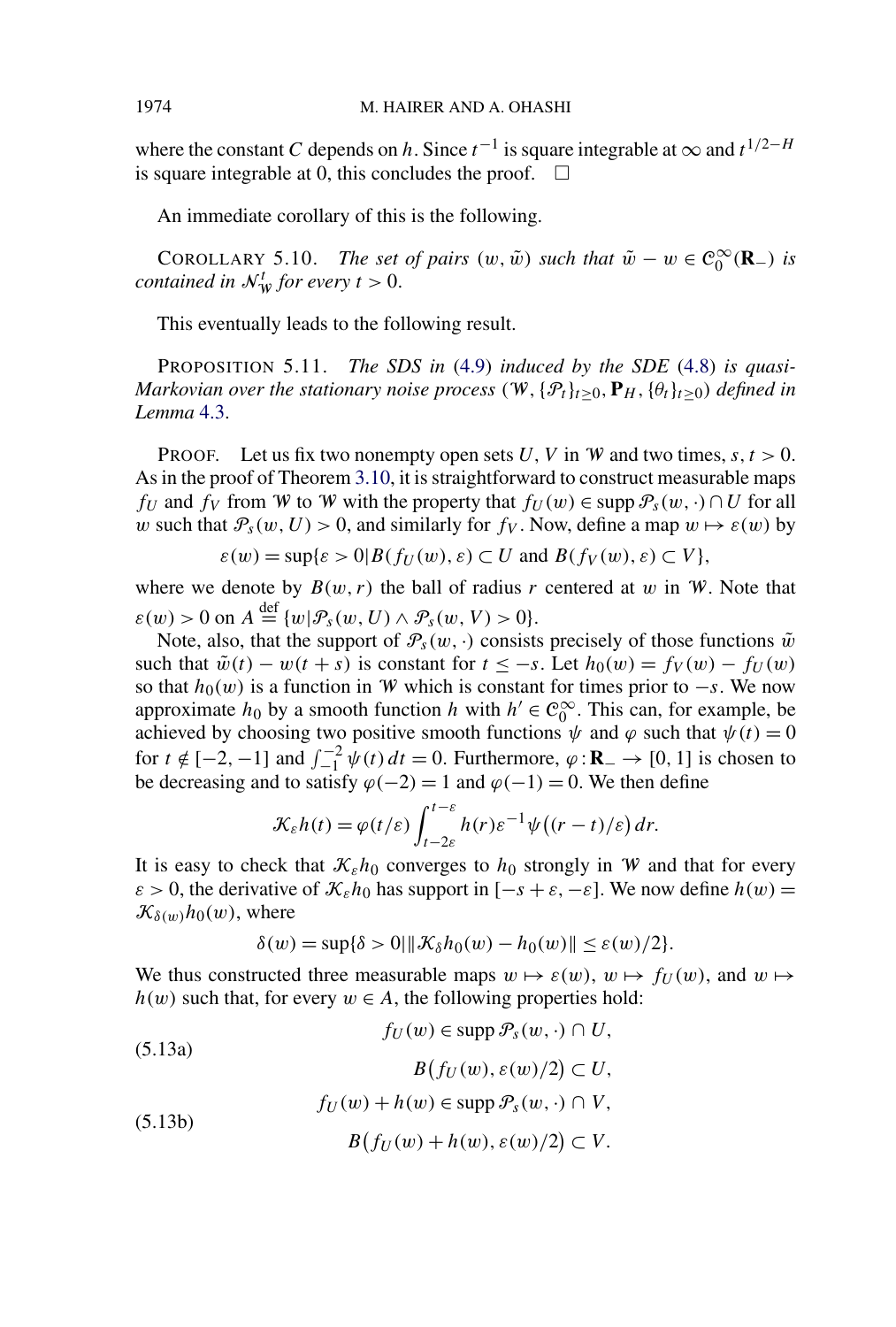<span id="page-25-0"></span>Now, consider the maps  $\mathbf{I}^1$ ,  $\mathbf{I}^2$ :  $\mathbf{W} \times \mathbf{W} \rightarrow \mathbf{W} \times \mathbf{W}$  defined by

$$
I^{1}(w, \tilde{w}) = (\tilde{w}, \tilde{w} + h(w)),
$$
  

$$
I^{2}(w, \tilde{w}) = (\tilde{w} - h(w), \tilde{w}).
$$

With this notation, we define

$$
(5.14) \qquad \mathcal{P}_s^{U,V}(w,\cdot) = (\mathcal{I}^1(w,\cdot))^* \mathcal{P}_s(w,\cdot)_{|U} \wedge (\mathcal{I}^2(w,\cdot))^* \mathcal{P}_s(w,\cdot)_{|V}.
$$

It follows immediately from the definitions that  $\mathcal{P}_{s}^{U,V}(w, \cdot)$  is a subcoupling for the measures  $\mathcal{P}_s(w, \cdot)_{|U}$  and  $\mathcal{P}_s(w, \cdot)_{|V}$ . Since  $h(w)$  has its derivative in  $\mathcal{C}_0^{\infty}$ , it is straightforward to check that it belongs to the reproducing kernel space of  $\mathcal{P}_s(w, \cdot)$ , so  $(\mathcal{I}^1(w, \cdot))^* \mathcal{P}_s(w, \cdot)$  and  $(\mathcal{I}^2(w, \cdot))^* \mathcal{P}_s(w, \cdot)$  are mutually absolutely continuous. This, together with (5.13), implies that  $\mathcal{P}_{s}^{U,V}(w, \cdot) > 0$  for every  $w \in A$ , as required.

The fact that  $\mathcal{P}_s^{U,V}(w, \mathcal{N}_w^t) > 0$  is then an immediate consequence of Corol-lary [5.10.](#page-24-0)  $\Box$ 

Combining all of these results, we can now prove the main "concrete" result of this article.

THEOREM 5.12. *Under* (H1)–(H3), *there exists exactly one invariant probability measure for the SDS constructed in Section* [4.2.](#page-13-0)

PROOF. The existence of such an invariant measure is ensured by Proposition [4.6.](#page-14-0) Its uniqueness follows from Theorem [3.10,](#page-9-0) combined with Proposi-tions [5.3,](#page-19-0) [5.8](#page-22-0) and [5.11.](#page-24-0)  $\Box$ 

REMARK 5.13. Note that the solution to [\(1.1\)](#page-1-0) obtained from the SDS constructed in Section [4.2](#page-13-0) precisely coincide with the set of all adapted solutions to [\(1.1\)](#page-1-0). Therefore, Theorem [1.1](#page-2-0) is an immediate consequence of Theorem 5.12.

#### APPENDIX

This section studies some of the properties of the operator A defined in [\(4.3\)](#page-12-0). We first obtain the following bound.

LEMMA A.1. *Let*  $g: \mathbf{R}_+ \to \mathbf{R}$  *be the function defined in Lemma* [4.2.](#page-12-0) *We then have*  $g(x) = \mathcal{O}(x)$  *for*  $x \ll 1$  *and*  $g(x) = \mathcal{O}(x^{H-1/2})$  *for*  $x \gg 1$ .

PROOF. Since *g* is smooth at every *x >* 0, we only need to check the result for  $x \gg 1$  and  $x \ll 1$ . The behavior of  $g(x)$  for  $x \gg 1$  is straightforward since

$$
x^{H-1/2} + (H - 3/2)x^{H-3/2} \le g(x) \le x^{H-1/2} \qquad \forall x \ge 0.
$$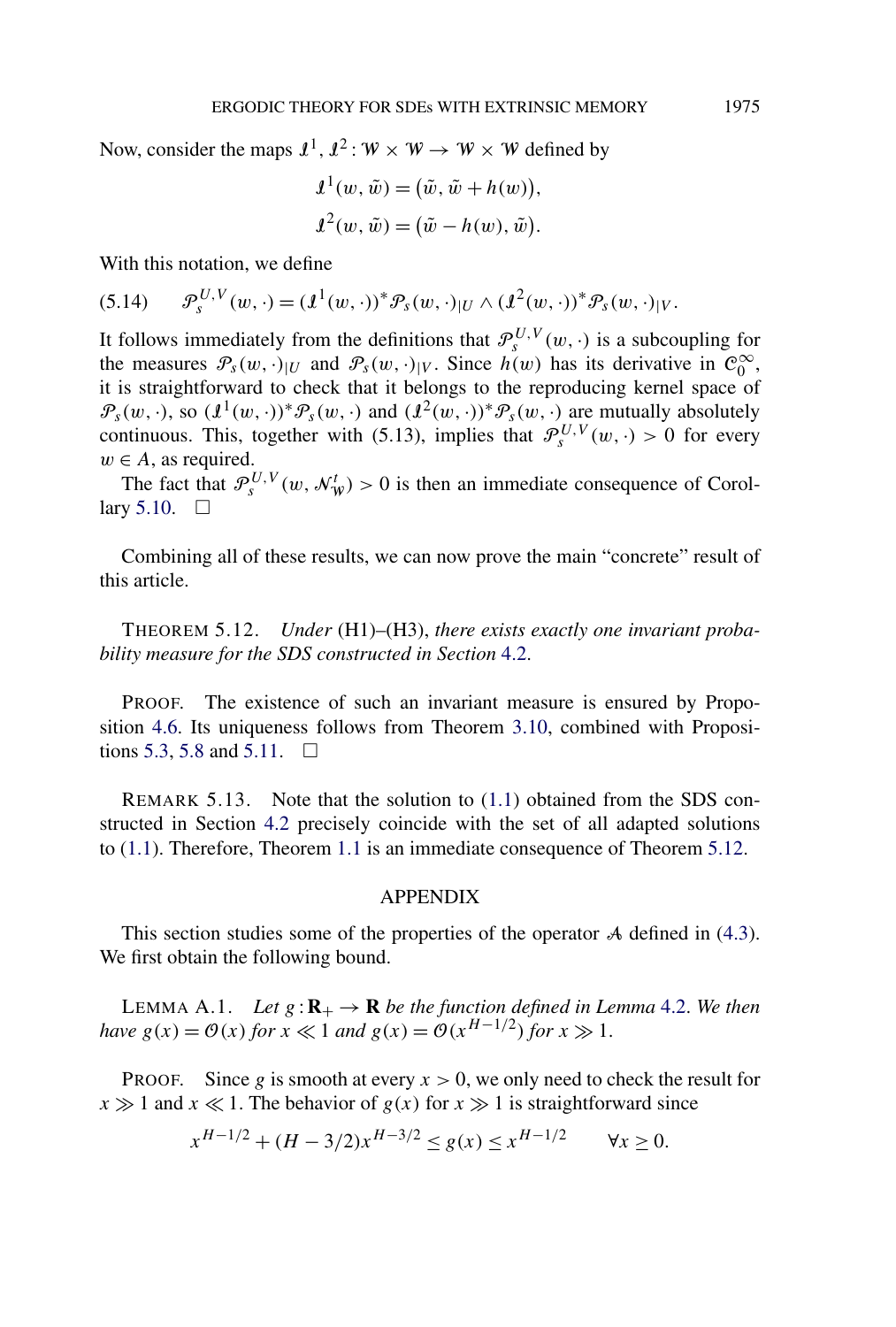In order to treat the case  $x \ll 1$ , we rewrite g as

$$
g(x) = C_1 x (1+x)^{H-1/2} + C_2 x \int_0^1 (u+x)^{H-5/2} (1-(1-u)^{1/2-H}) du
$$

for two constants  $C_1$  and  $C_2$ . Note that for  $x \ll 1$ , the first term is  $\mathcal{O}(x)$ , so

$$
|g(x)| \leq Cx + Cx \int_0^1 u^{H-5/2} (1 - (1 - u)^{1/2 - H}) du.
$$

Now, note that  $(1 - (1 - u)^{1/2 - H}) = \mathcal{O}(u)$  for  $u \approx 0$  and that it diverges like  $(1-u)^{1/2-H}$  for  $u \approx 1$ . Since, furthermore,  $H > 1/2$ , the function appearing under the integral is integrable, so  $g(x) = \mathcal{O}(x)$ .  $\Box$ 

This allows us to show the following.

PROPOSITION A.2. Let  $\gamma$  and  $\delta$  be such that  $1/2 < \gamma < H$  and  $H < \delta +$ *γ <* 1. *Then the operator* A *is bounded from* W*(γ ,δ) into* W *(γ ,δ)*.

PROOF. Fix  $w \in W_{(\gamma,\delta)}$  with  $||w||_{(\gamma,\delta)} \leq 1$  and consider two times *s* and *t* with  $s < t$ . Using [\(5.11\)](#page-23-0), we obtain

$$
|\mathcal{A}w(t) - \mathcal{A}w(s)| \leq \int_0^\infty \frac{g(y)}{y} \frac{|t-s|^\gamma}{y^\gamma} \left(1 + \frac{t}{y}\right)^{\delta} dy,
$$

so the claim follows if we can show that

$$
\int_0^\infty \frac{g(y)}{y^{1+\gamma}} \left(1+\frac{t}{y}\right)^{\delta} dy \le C(1+t)^{\delta}.
$$

The left-hand side of this expression is bounded by

$$
2\int_0^t \frac{g(y)}{y^{1+\gamma}} \frac{t^{\delta}}{y^{\delta}} dy + 2\int_t^{\infty} \frac{g(y)}{y^{1+\gamma}} dy \le 2t^{\delta} \int_0^{\infty} \frac{g(y)}{y^{1+\gamma+\delta}} dy + 2\int_0^{\infty} \frac{g(y)}{y^{1+\gamma}} dy.
$$

Now, note now that it follows immediately from Lemma [A.1](#page-25-0) that  $g(y)y^{-\alpha}$  is integrable for every  $\alpha \in (H + \frac{1}{2}, 2)$ . This condition is satisfied for both  $\alpha = 1 + \gamma$  and  $\alpha = 1 + \gamma + \delta$ , so the claim follows.  $\square$ 

**Acknowledgments.** The second author would like to thank David Elworthy for his warm hospitality during a very pleasant and stimulating stay at the Mathematics Research Centre of the University of Warwick. The authors would also like to thank the referees for their careful reading of the manuscript.

<span id="page-26-0"></span>